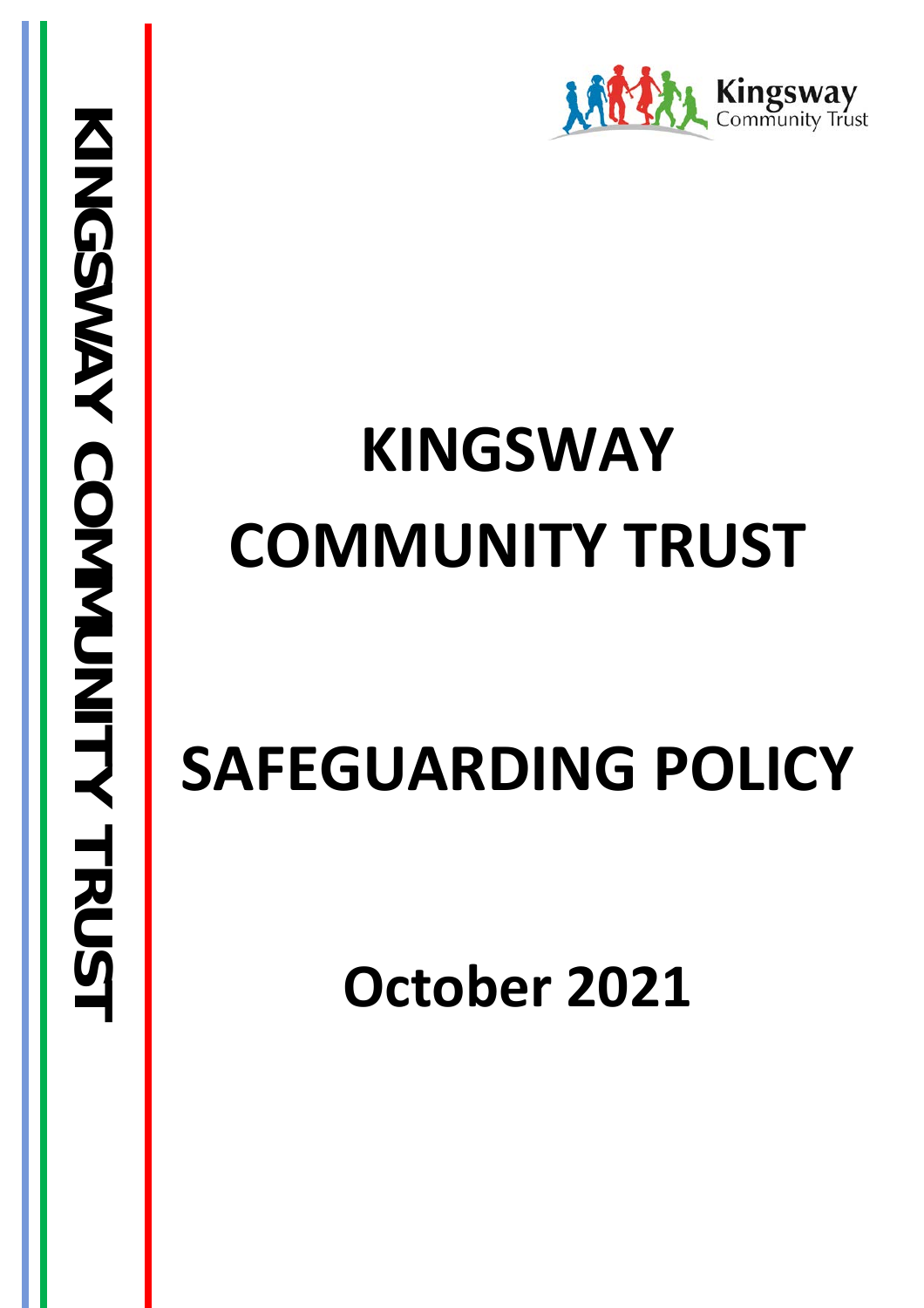# **Safeguarding Policy Date: October 2021 Review date: Autumn 2022**

The Executive Headteacher who has the ultimate responsibility for safeguarding is [Lisa Vyas](mailto:l.vyas@ladybarn.manchester.sch.uk)

In their absence, the authorised member of staff is:

#### Helen Chase – Head of School, Cringle Brook Primary Jeff Harriott – Head of School, Green End Primary Ian Caldwell – Head of School, Ladybarn Primary

| <b>KEY SCHOOL STAFF &amp; ROLES</b> |            |                                             |  |  |
|-------------------------------------|------------|---------------------------------------------|--|--|
| <b>Name</b>                         | Role       | <b>Location and/or Contact Phone Number</b> |  |  |
| Helen Chase/Stevan Mackinnon        | <b>DSL</b> | <b>Cringle Brook Primary</b>                |  |  |
| Ian Caldwell/Louise Taylor          | <b>DSL</b> | Ladybarn Primary                            |  |  |
| Jeff Harriott/Emma Mansfield        | <b>DSL</b> | <b>Green End Primary</b>                    |  |  |

| NAMED TRUSTEE * for Safeguarding &      | <b>Contact Phone Number/Email</b>     |  |
|-----------------------------------------|---------------------------------------|--|
| Prevent                                 |                                       |  |
| Shamiha Patel                           | s.patel@kingswaycommunitytrust.co.uk  |  |
| <b>NAMED TRUSTEE FOR Whistleblowing</b> |                                       |  |
| Jenny Gawne                             | j. gawne@kingswaycommunitytrust.co.uk |  |

This policy will be reviewed annually unless an incident or new legislation or guidance suggests the need for an interim review

| <b>Date</b> | <b>Issue</b>             | <b>Changes made</b> | By whom         |
|-------------|--------------------------|---------------------|-----------------|
| Oct 2021    | Version 1 - October 2021 |                     | MCC/HC/SB/EM/LT |
|             |                          |                     |                 |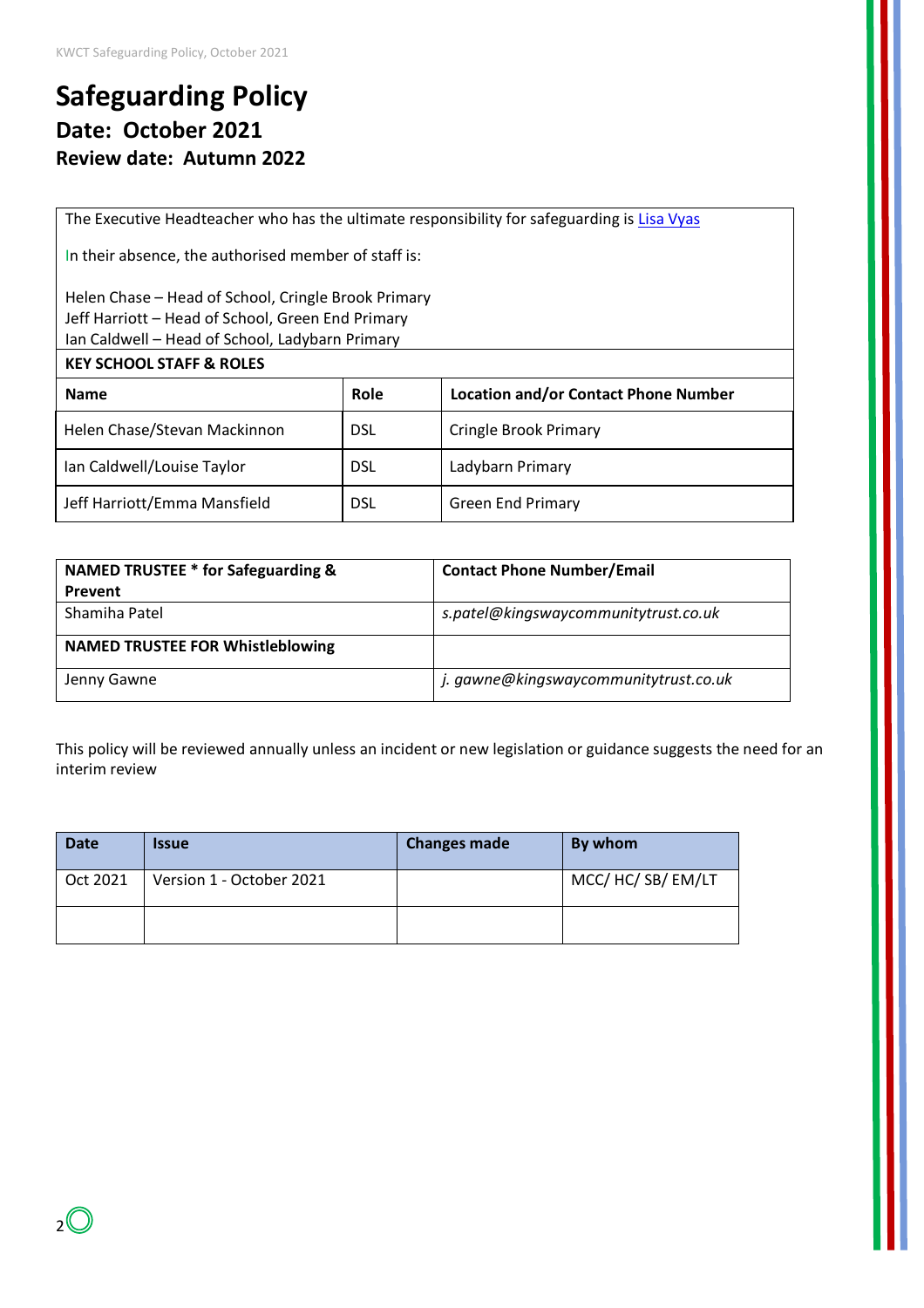## **Summary of Urgent Procedures**

Our procedure if there is a concern about child welfare or safeguarding is:-

Staff working with children are advised to maintain an attitude of 'it could happen here' where safeguarding is concerned. When concerned about the welfare of a child, staff should always act in the best interests of the child.

Staff should not assume a colleague, or another professional will act and share information that might be critical in keeping children safe. They should be mindful that early information sharing is vital for the effective identification, assessment, and allocation of appropriate service provision, whether this is when problems first emerge, or where a child is already known to local authority children's social care (such as a child in need or a child with a protection plan)

Any concerns need to be reported on CPOMs and in more serious cases reported directly to the: DSL, Executive Headteacher or the Head of School.

Alternatively contact the Local Authority:

- Manchester LADO Officer: 0161 234 1214

Other helpful numbers:

- Early Help Hubs: Central 0161 234 1975, South 0161 234 1977
- Social Care Advice & Guidance Service: 0161 234 5001
- Complex Safeguarding Hub Advice Line: 0161 226 4196
- MCC Safeguarding in Education Team: 0161 245 7171

## **Whistleblowing**

Our procedures for whistleblowing are detailed fully in the Trust Whistleblowing policy.

Contact: Manchester Safeguarding Hub directly or if your concern is about how a case is being dealt with contact: NSPCC Whistleblowing Helpline: 0800 028 0285.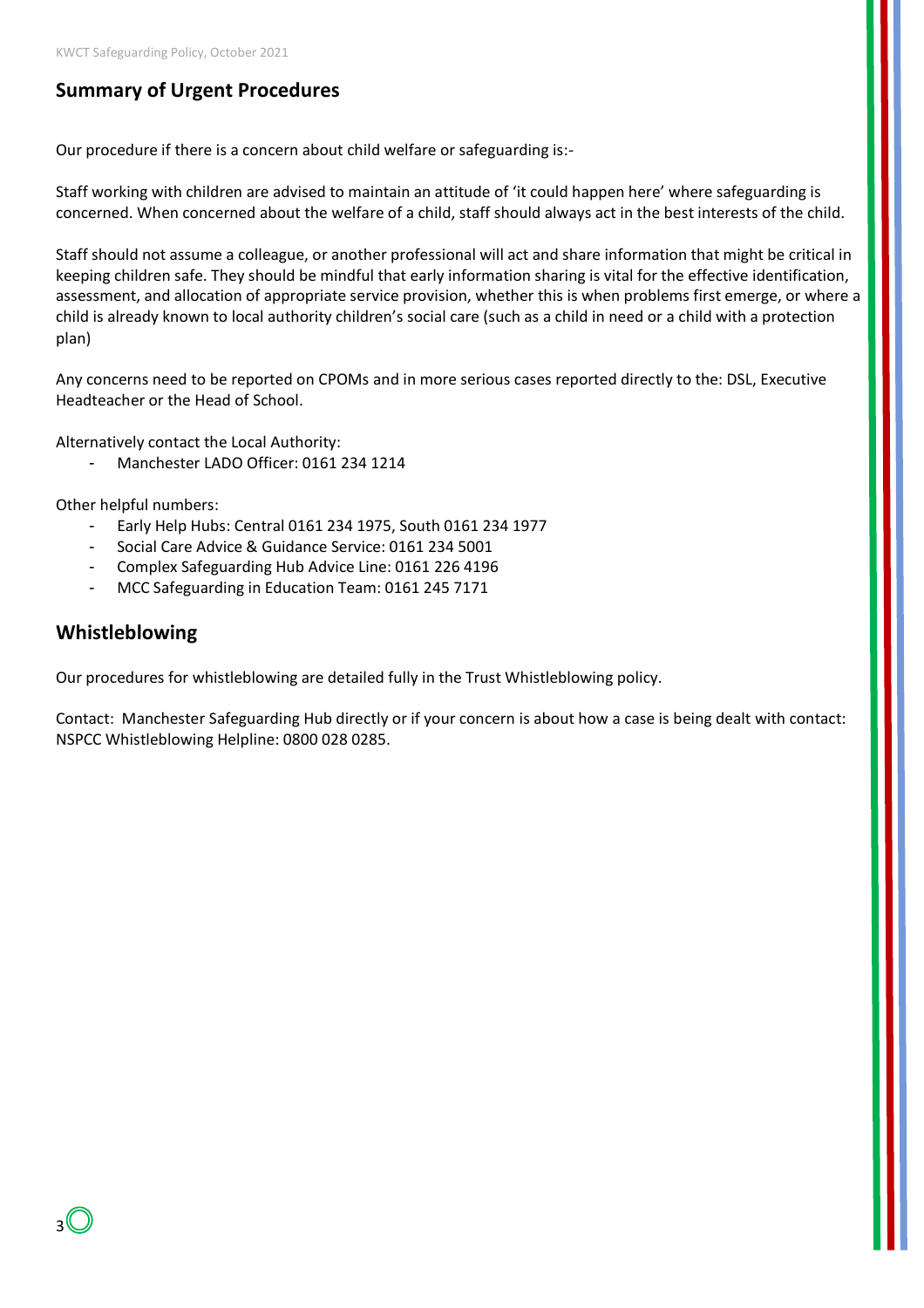## **CONTENTS:-**

- 1. Introduction
- 2. Roles & Responsibilities
- 3. Training & Awareness Raising
- 4. Safeguarding/Child Protection Policy & Procedures
- 5. Case Management, Record Keeping & Multi-agency Working
- 6. The Curriculum
- 7. E-Safety
- 8. Safer Recruitment
- 9. Managing Allegations
- 10. Safety On & Off-Site
- 11. Complex Safeguarding

## **APPENDICES**

Part 1 & Annex A of 'Keeping Children Safe in Education (KCSIE), September 2021 - statutory guidance to be read by staff

- A. Legislation, Statutory Guidance & Ofsted Framework
- B. Non-Statutory Government Guidance
- C. Local Policies & Guidance (MCC, Greater Manchester & Manchester Safeguarding Partnership)
- D. Other Relevant School Polices/Procedures
- E. Other Relevant Education Department Policies/Guidance
- F. Abbreviations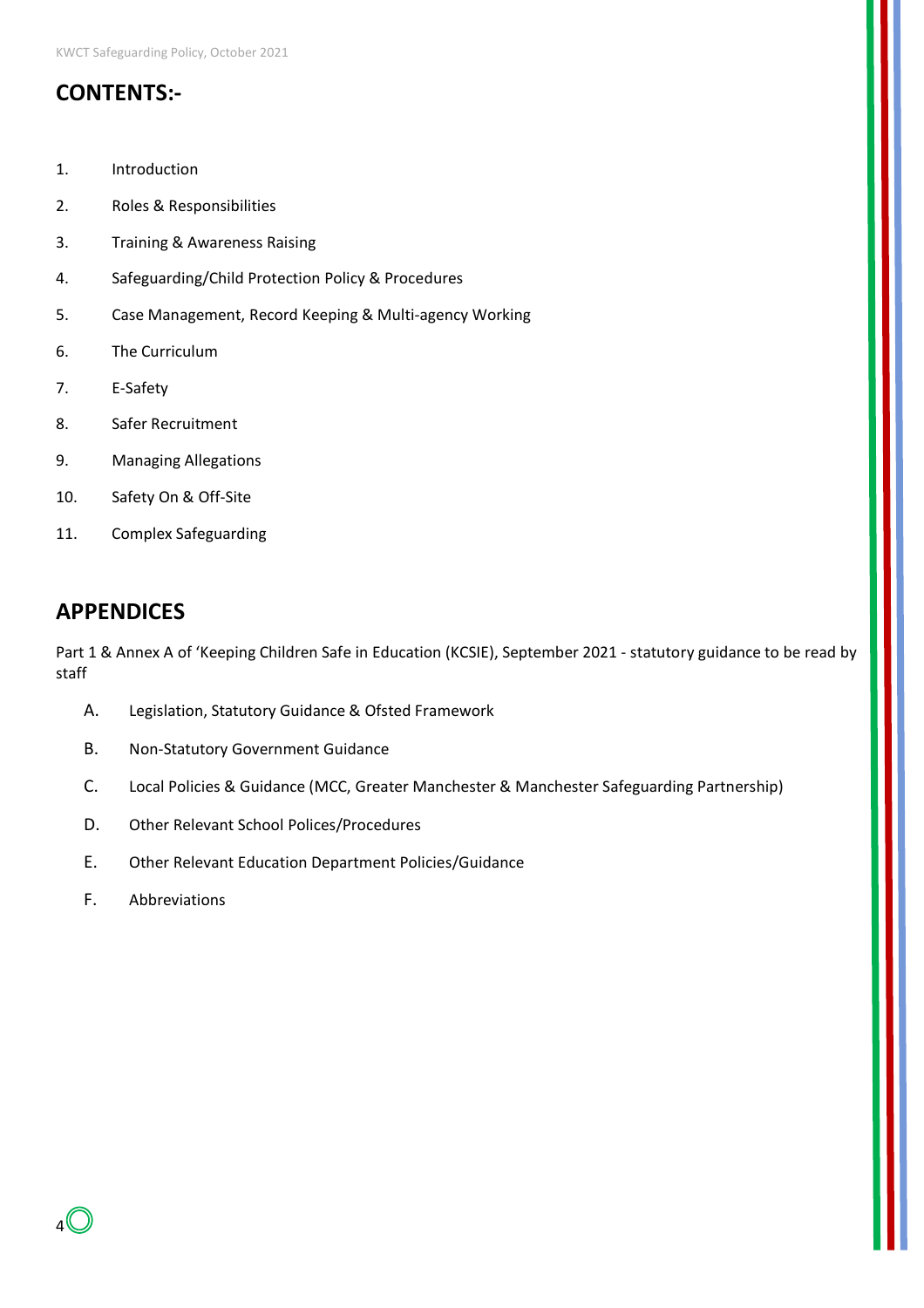## **Click here for [KCSIE 2021 advice:](https://chrome.google.com/webstore/detail/adobe-acrobat/efaidnbmnnnibpcajpcglclefindmkaj?hl=en-GB)**

To support decisions about reading either document, the following guidance has been suggested

- **Some staff** may read only Annex A if assessed appropriate by school Trustees
- **Everyone else** should read & understand their responsibilities as described in part 1
- **All staff with direct contact** with children should read annex B and should also have read ['Sexual](https://www.gov.uk/government/publications/sexual-violence-and-sexual-harassment-between-children-in-schools-and-colleges)  [Violence & Sexual Harm between children in schools & colleges'](https://www.gov.uk/government/publications/sexual-violence-and-sexual-harassment-between-children-in-schools-and-colleges) (DfE May 2018)
- **HTs and DSLs** should read the whole thing (DSLs should ensure annex C is included in their job description)
- HTs / SLT/ Des staff and behaviour leads should read part 5
- **Governors/ Trustees should** read part 2 as a minimum, but be aware of the responsibility for compliance in Parts 3,4,5
- **Designated Trustee** should read the whole of the guidance
- Anyone involved in **recruitment and / or SCR** (including recruiters / managers of volunteers should read part 3 + annex F
- Anyone in classroom**-based roles**, such as **ICT or network staff** should read annex D

# **1. INTRODUCTION**

Through this policy we aim to create and maintain a safe learning environment where all children and adults feel safe, secure and valued and know they will be listened to and taken seriously.

This policy has been developed to ensure that all adults in our school, including regular staff, supply staff, volunteers, visitors and contractors are working together to safeguard and promote the welfare of children and young people and to identify and address any safeguarding concerns and to ensure consistent good practice.

Our approach is child-centred.

'Safeguarding and promoting the welfare of children is everyone's responsibility. Everyone who comes into contact with children and their families has a role to play. In order to fulfil this responsibility effectively, all practitioners should make sure their approach is child-centred. This means that they should consider, at all times, what is in the best interests of the child.' (KCSIE, Part 1, p 6)

Refer to KCSIE Part 1, Part 5 & Annex B for definitions and further information about: -

- Abuse & Neglect including physical, emotional & sexual abuse and neglect (1.26-30)
- Channel (Annex B, p134)
- Child Abduction and Community Safety Incidents (Annex B, p124)
- Child Criminal Exploitation (1.33-35, Annex B, p125)
- Child Sexual Exploitation (1.36-39, Annex B, p125)
- Children and the Court System (Annex B, p124)
- Children Missing from Education (Annex B, p124)
- Children with Family Members in Prison (Annex B, p125)
- County Lines (Annex B, p126)
- Cybercrime (Annex B, p127)
- Domestic Abuse (Annex B, p128)
- Early Help (1.61)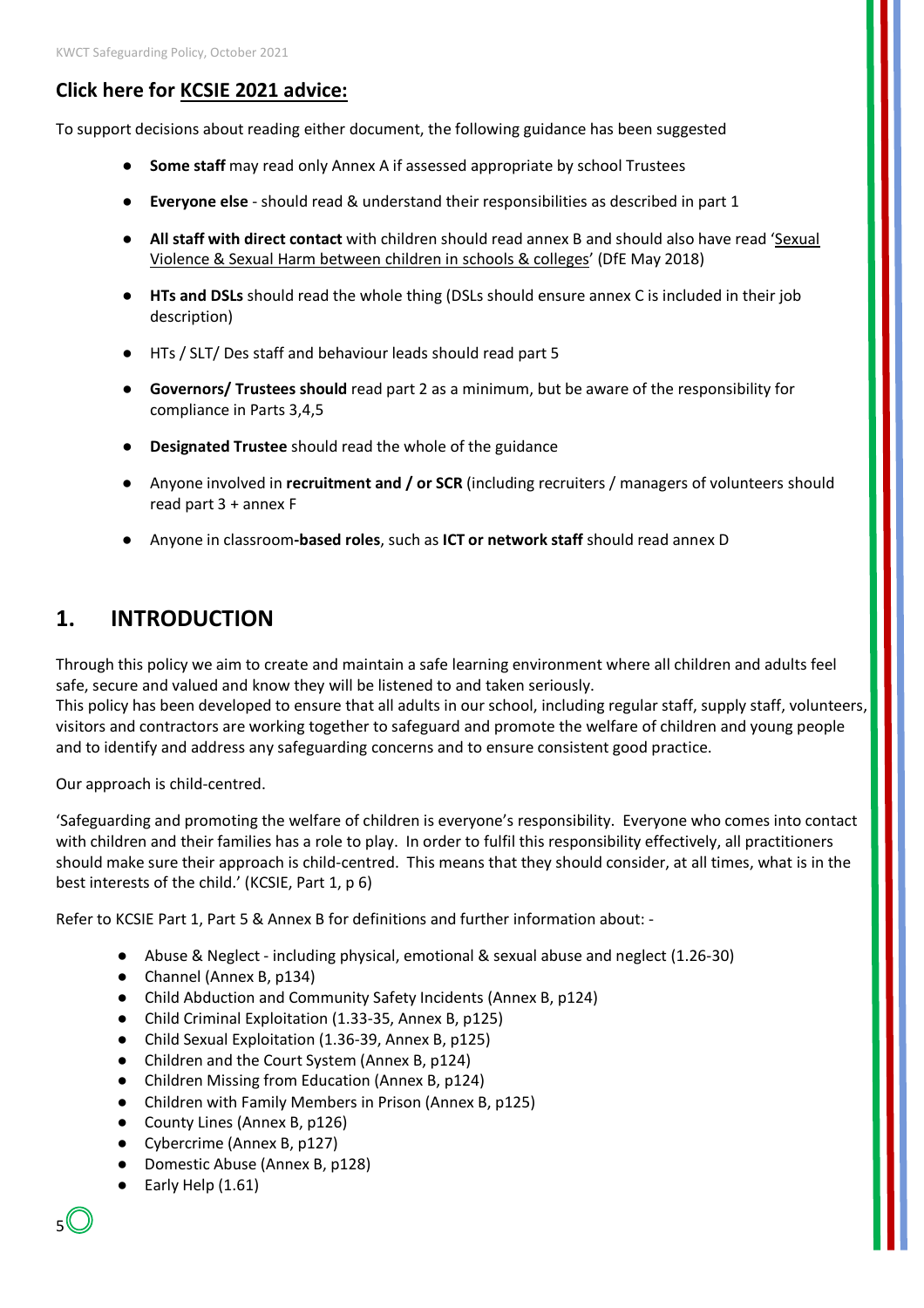- Elective Home Education (2.165-168)
- Homelessness (Annex B p130)
- $\bullet$  Mental Health  $(1.41 1.44)$
- Modern Slavery and the National Referral Mechanism (Annex B, p127)
- Online Safety, including Education at Home (Annex D, p158-160)
- Peer on Peer/Child on Child Abuse including sexual harassment, upskirting & sharing of nude and semi-nude images (1.46-50, Part 5 & Annex B, p135)
- Prevent Duty (Annex B, p133, Additional support, p142, 143)
- Preventing Radicalisation (Annex B, p132)
- Serious Violence (1.51-52)
- Sexual Violence and Sexual Harassment between children in schools and colleges (Annex B, p136, additional support p144-147)
- So-called 'Honour-Based Abuse' including Female Genital Mutilation & Forced Marriage & Breast Ironing(1.40 & Annex B, p130, 131, 132)
- Upskirting (Annex B, p139)

Safeguarding and promoting the welfare of children and young people goes beyond implementing basic child protection procedures. The aims of this policy are in accordance with both our Mission Statement and our Equal Opportunities Policy and it is an integral part of all of our activities and functions.

Kingsway Community Trust ensure they facilitate a whole school approach to safeguarding. This means ensuring safeguarding and child protection are at the forefront and underpin all relevant aspects of process and policy development. Ultimately, all systems, processes and policies should operate with the best interests of the child at heart.'

'Safeguarding and promoting the welfare of children is defined as:-

- Protecting children from maltreatment;
- Preventing impairment of children's mental health or physical health or development;
- Ensuring that children grow up in circumstances consistent with the
- Provision of safe and effective care; and taking action to enable all children to have the best outcomes.' (KCSIE, p 6)

Kingsway Community Trust aims to create and maintain a safe learning environment where all children and adults feel safe, secure and valued and know they will be listened to and taken seriously. Our schools are committed to the principles outlined in 'Working Together to Safeguard Children 2021' and implement policies, practices and procedures which promote safeguarding and the emotional and physical well-being of children, young people and staff.

- 1.1 Under the Education Act 2002, schools/settings/colleges have a duty to safeguard and promote the welfare of their pupils and are committed to the guidance set out in 'Working Together to Safeguard Children 2018' and 'Keeping Children Safe in Education September 2021' Our policy ensures that we comply with our Statutory Duties (Appendices A & B)
- 1.2 Our policy takes account of non-statutory guidance issued by the DfE and other relevant organisations (Appendix C)
- 1.3 Our policy ensures that we work in partnership with other organisations, where appropriate, to identify any concerns about child welfare and act to address them and that we comply with local policies, procedures and arrangements (Appendix E)

Our policy complements and supports other relevant school policies (Appendix D*).* 

1.4 Our policy is regularly reviewed and we are responsive to new guidance and legislation and to promoting the safety of our staff and pupils in crisis situations.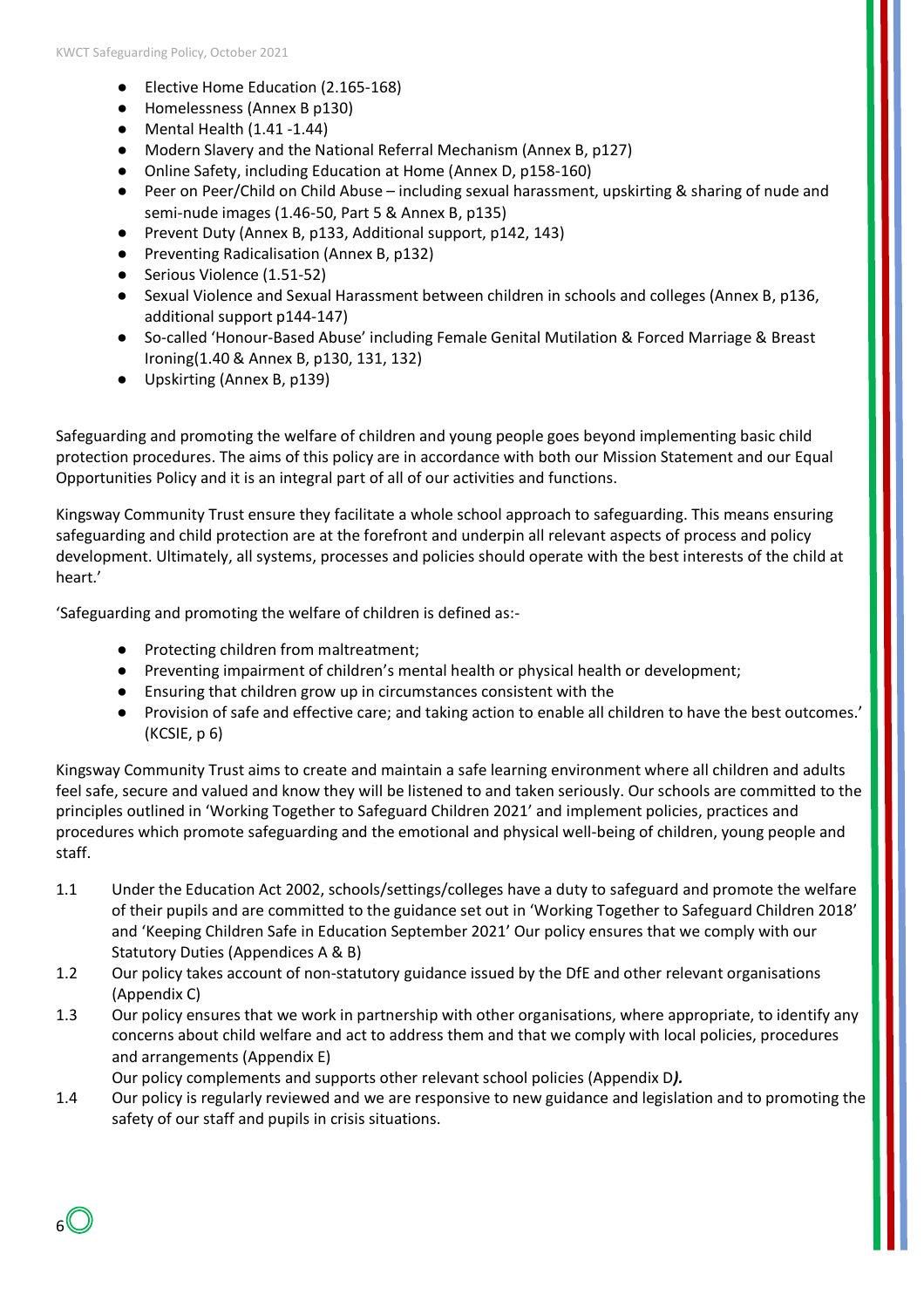# **2. ROLES & RESPONSIBILITIES**

#### **LEADERSHIP & MANAGEMENT**

#### **2.1 Our Trust Board**

Our Trust Board have a strategic leadership responsibility for our school safeguarding arrangements and **will** ensure that they comply with their duties under legislation. They **will** have regard to KCSiE 2021, ensuring policies, procedures and training in their schools/colleges are effective and comply with the law at all times.

Our Trust Board are fully aware of our role in multi-agency safeguarding arrangements, of the new Safeguarding Partnership (MSP) arrangements and of the Child Death Review partnership arrangements and will ensure that we work together with appropriate relevant agencies to safeguard and promote the welfare of local children, including identifying and responding to their needs.

The Trust Board will ensure that:-

- A named member is identified as the designated Trustee for Safeguarding and receives appropriate training.
- They facilitate a whole school approach to safeguarding and that all systems, processes and policies operate with the best interests of the child at heart.
- Where there is a safeguarding concern, they and school leaders will ensure the child's wishes and feelings are considered when determining what action to take and what services to provide. The systems in place are well promoted, easily understood and easily accessible for children to
- confidently report abuse. The Trust philosophy is around relationships, children are aware of safe adults who they can report concerns/abuse to. This is also indicated through posters around school. Children know their concerns will be treated seriously, and knowing they can safely express their views and give feedback.
- Policies and procedures allow for appropriate action to be taken in a timely manner to safeguard and promote children's welfare.
- The Trust has an effective Child Protection Policy
- The schools have a Behaviour Policy which includes measures to prevent bullying, cyberbullying, prejudice-based and discriminatory bullying.
- Child protection files are maintained as required
- More than one emergency number is held on file for each pupil/student
- The identified Trustee will provide the Trust Board with appropriate information about safeguarding and will liaise with the designated member of staff. This is done through an annual meeting and report.
- Our safeguarding policy and our staff Code of Conduct are reviewed at least annually and staff are given opportunities to contribute to and shape our safeguarding arrangements and policies. Addenda or appendices may be added during periods of crisis to reflect changes of circumstance.
- In accordance with the Trust Safer Recruitment policy, recruitment and selection practices include obtaining 2 suitable references, enhanced DBS and section 128 check for each member of staff, Governor, Trustee and volunteer. Overseas checks are also done where relevant.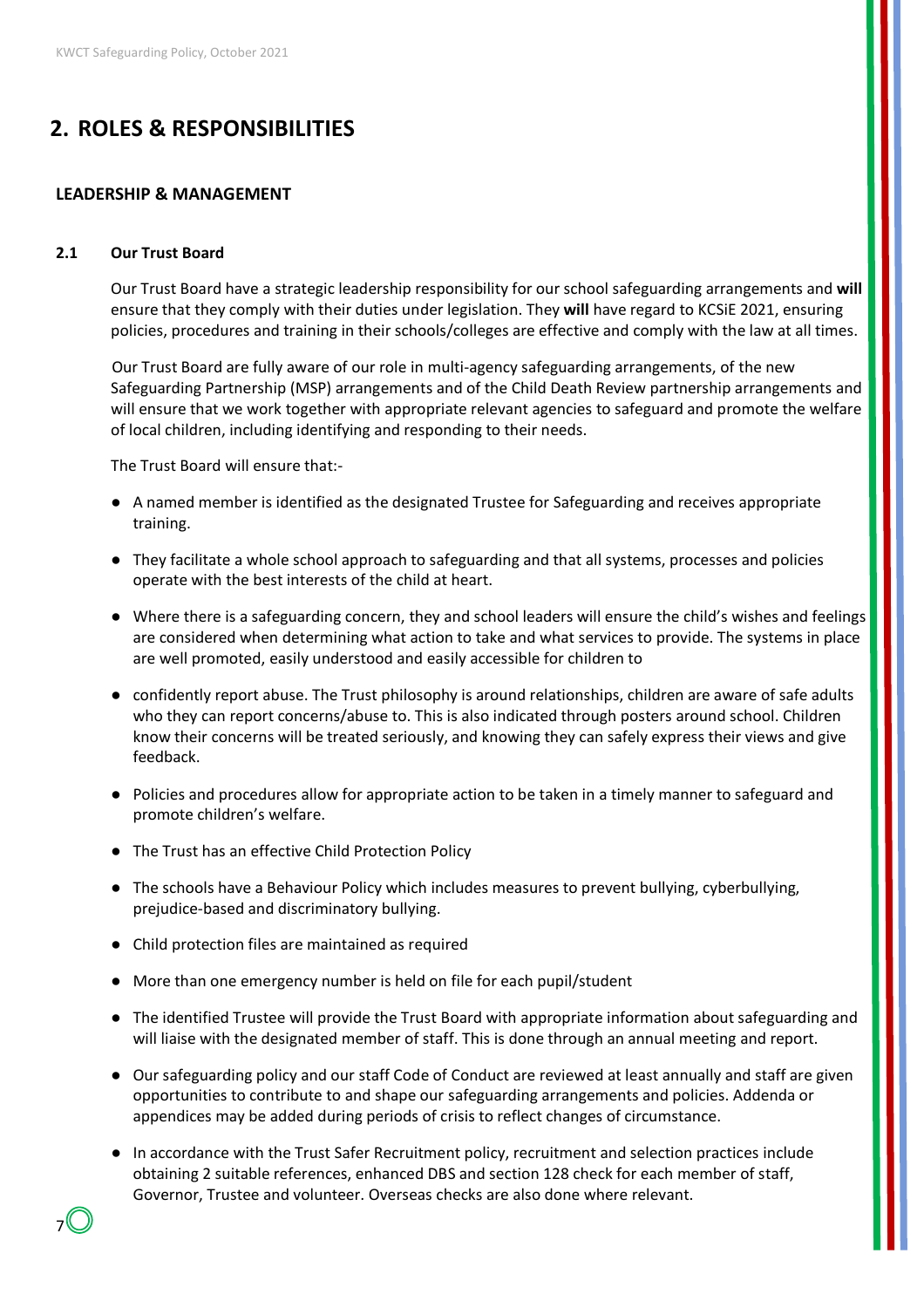- We have procedures in place for dealing with allegations of abuse against members of staff, including supply teachers, volunteers and contractors and these are in line with KCSIE and Local Authority procedures. We will work with the LADO and other relevant agencies to support any investigations.
- All staff, volunteers and contractors who have regular contact with children and young people receive appropriate training and information about the safeguarding processes. Staff complete annual training.
- There is appropriate challenge and quality assurance of the safeguarding policies and procedures. The schools complete the local authority audit.
- Our Trustees/Governors are able to challenge that online safety and online education duties are fulfilled.

#### **2.2 OUR EXECUTIVE HEADTEACHER**

Our Executive Headteacher will ensure that the policies and procedures, adopted by the Trust Board, particularly those concerning referrals of cases of suspected abuse and neglect, are understood and followed by all staff.

Our Executive headteacher is fully aware of our role in multi-agency safeguarding arrangements, of Manchester Safeguarding Partnership (MSP) arrangements and of the Child Death Review partnership arrangements. We will ensure that we work together with appropriate relevant agencies to safeguard and promote the welfare of local children, identifying and responding to their needs, including:-

Schools and colleges should work with social care, the police, health services and other services to promote the welfare of children and protect them from harm. This includes providing a coordinated offer of early help when additional needs of children are identified and contributing to inter-agency plans to provide additional support to children subject to child protection plans. (KCSiE 2.103)

All schools and colleges should allow access for children's social care from the host local authority and, where appropriate, from a placing local authority, for that authority to conduct, or to consider whether to conduct, a section 17 or a section 47 assessment.' (KCSIE, 2.104)

Our Executive Headteacher is fully aware of statutory guidance in KCSIE and will ensure that:-

- The policies and procedures adopted by the Governing Body to safeguard and promote the welfare of pupils are fully implemented and followed by all staff, including supply teachers and volunteers and that they are regularly updated in response to local practice or national changes in legislation.
- All staff including supply teachers, volunteers and contractors understand and comply with our Code of Conduct.
- We evaluate our safeguarding policies & procedures at least on an annual basis and return our completed Safeguarding Self Evaluation (SEF) using the S175 online tool to the LA as requested.
- We share the Safeguarding Self Evaluation and Action Plan with Trustees/Governors at least annually.
- We work with the LA to ensure that our policies and procedures are in line with DFE and LA guidance.
- A senior member of staff, known as the DSL, is appointed with a clear job description. He/she has lead responsibility for Child Protection and Safeguarding and receives appropriate on-going training, supervision and support as well as sufficient time and resources to enable them to discharge their responsibilities.
- Parents/carers are aware of and understand our responsibilities to promote the safety and welfare of our pupils by making our statutory obligations clear in our prospectus.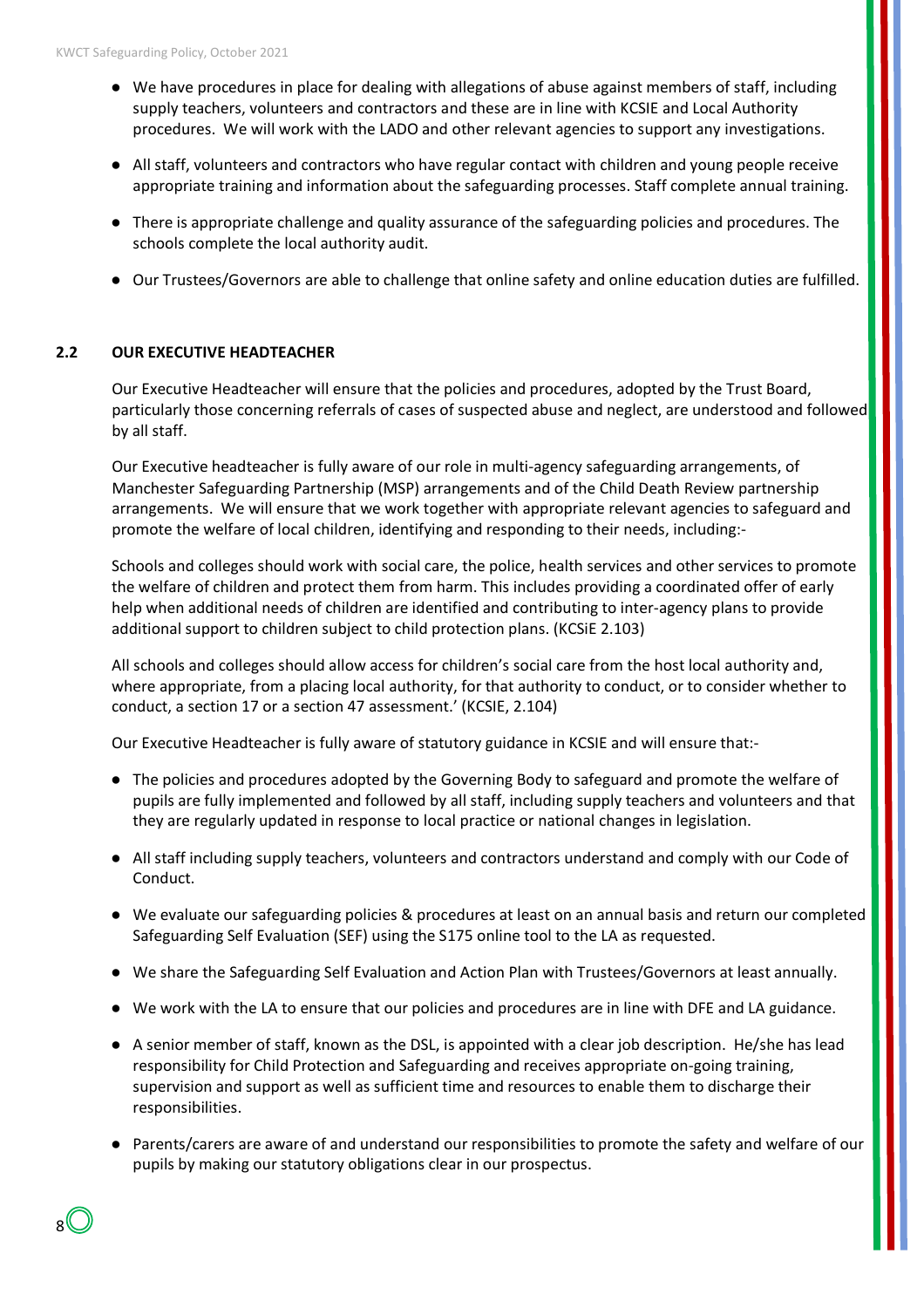- The Safeguarding and Child Protection policy is available on our website and is included in the staff handbook and volunteers' handbook.
- Child friendly information of how to raise a concern/make a disclosure has been developed through Describe arrangements and is accessible to all children. Describe arrangements
- We co-operate fully with MCC and MSP multi-agency safeguarding procedures and arrangements are in place to monitor the quality of referrals and interventions and the processes for escalation of concerns. Outside of school hours & during school holidays- where a DSL is not available the DSL/ SSLT should contact the local authority safeguarding team for advice/ representation
- We create a culture whereby all staff, volunteers and visitors feel confident and have knowledge of how to raise a concern about poor or unsafe practice in regard to the safeguarding and welfare of the children and young people and such concerns are addressed sensitively and effectively.
- Any staff who are carrying out regulated activities commissioned from external agencies/ organisations have been DBS checked and their employing organisations have safeguarding policies in place, including safer recruitment and annual safeguarding training appropriate to roles.
- We ensure a risk assessment takes place to establish that the appropriate checks take place on volunteers.
- We have appropriate procedures to ensure that there is no risk to children from visitors and we exercise diligence and prevent any organisation or speaker from using our facilities to disseminate extremist views or radicalise pupils and staff. See visitors policy.
- There are suitable arrangements for visitors coming onto the premises which may include an assessment of the educational value, the age appropriateness of what is going to be delivered and whether relevant checks will be required.

## **2.3 OUR DESIGNATED SAFEGUARDING LEAD (DSL)**

The DSL is a member of our Senior Leadership Team and has a specific responsibility for championing the importance of safeguarding and promoting the welfare of children and young people. He/she takes lead responsibility for Early Help, safeguarding and child protection, although some activities may be delegated as appropriate.

The DSL, together with team as applicable will:

- Act as the first point of contact with regards to all safeguarding matters.
- Encourage a culture of listening to children and taking account of their wishes and feeling, and also understand the difficulties some children may have in approaching staff about their circumstances
- Work closely with the school's lead for mental health
- Help promote educational outcomes by working closely with their teachers and sharing information about their welfare, safeguarding and child protection concerns.
- Attend specialist DSL training every two years.
- Keep up to date with changes in local policy and procedures and be aware of any guidance issued by the DfE, MSP and LA concerning Safeguarding, eg through DSL Networks, Safeguarding Newsletters and Circular Letters
- Provide support and training for staff and volunteers through intranet training, induction folder documentation and mentoring where needed.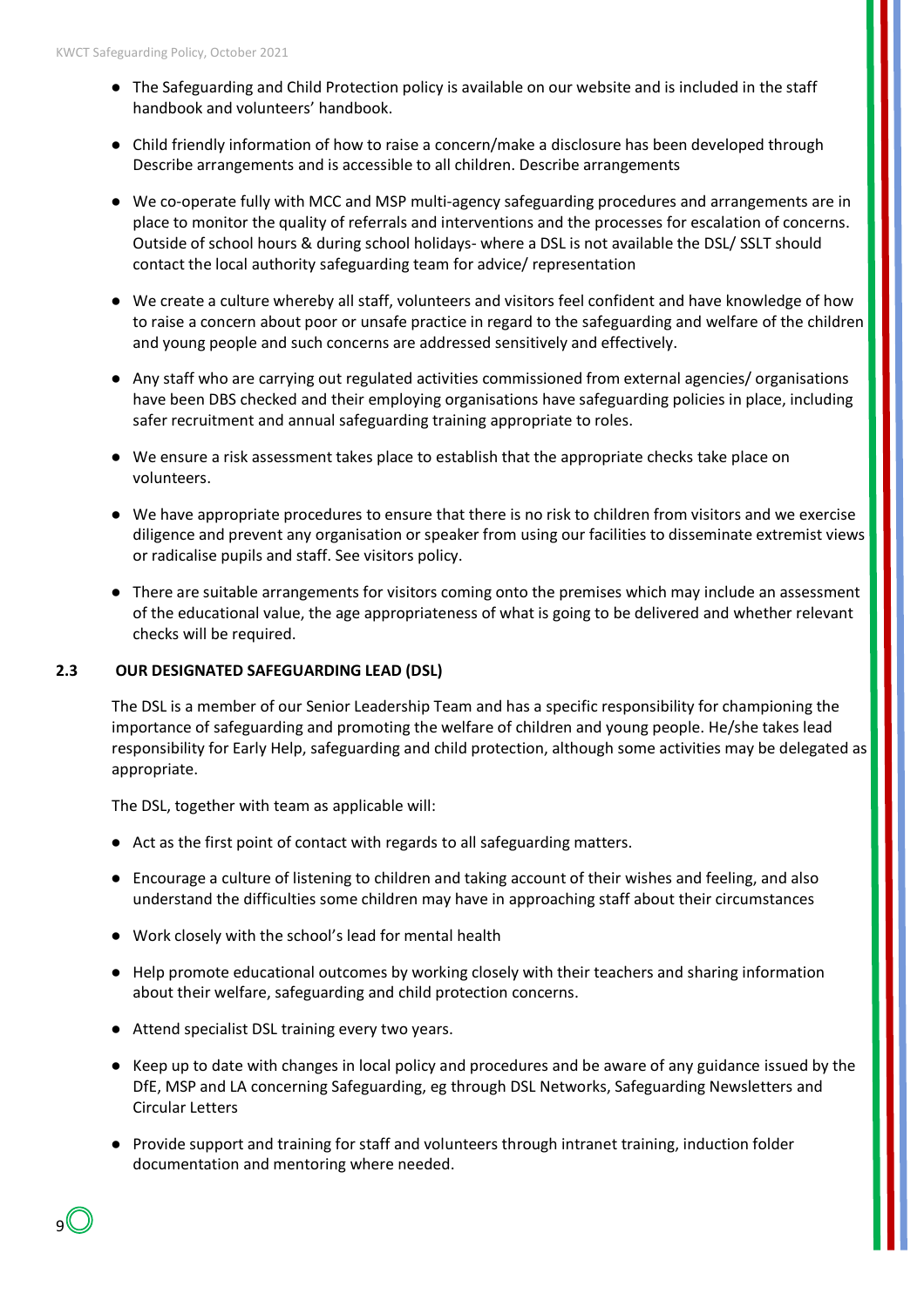- Liaise with the three safeguarding partners and work with other agencies in line with 'Working Together to Safeguard Children'
- Ensure that all referrals made to Children's Services are effective and in line with MSP procedures, and follow the escalation process if necessary.
	- Referral made via phone and completing any associated forms requested, recording names/ numbers of anybody involved
	- Record on CPOMs including copies of any forms
	- If the situation is urgent (i.e. the child will not be safe going home with the parent/carer) and there is no response from children's services then call the police for assistance
	- If there is no follow up: Call people involved/ contact LA/ Central or South Safeguarding office
	- The executive head teacher will be informed within this process
- Understand the assessment process for providing early help
- Have a working knowledge of how local authorities conduct a child protection case conference and review conference, and be able to attend and contribute to these effectively (DSLs follow guidance and procedure from MCC regarding process and paperwork for CPCC/ RC- they attend where possible or send a suitable representative. If attendance can't be guaranteed paperwork is sent in advance and details shared with the LA safeguarding representatives. At conference all advice is adhered to to ensure positive contribution)
- Refer cases to the Channel programme where there is a radicalisation concern or support other staff who have made such referrals.
- Ensure that all staff with specific responsibility for safeguarding children, including the named DSL, receive the appropriate funding, training, resources and support needed to undertake this role. Access to professional supervision is recommended practice. Relevant courses and updates are attended. There is access to a play therapist for supervision regularly.
- Ensure that referrals to the police are timely and appropriate, following the National Police Chiefs' Guidance
- Refer cases to the Disclosure and Barring Service where a person is dismissed or has left due to risk/harm to a child.
- Ensure that all staff and volunteers understand and are aware of our reporting and recording procedures and are clear about what to do if they have a concern about a child.
- Create and maintain child protection files and keep them up to date.
- Keep information confidential and store securely with a separate file for each child (CPOMs)
- Help promote educational outcomes for vulnerable children, including those with, or who have had, a social worker, in conjunction with other appropriate colleagues
- Share and transfer safeguarding and child protection information as appropriate. (In most cases this is done through a CPOMs transfer however in individual cases a telephone call/ visit may be required)
- Always be available during school/college/setting hours during term time, and at other times as designated by the Executive Headteacher/ Head of School.
- Promote supportive engagement with parents/carers in safeguarding and promoting the welfare of children, including where families may be facing challenging circumstances
- Understand the lasting impact that adversity and trauma can have on children and young people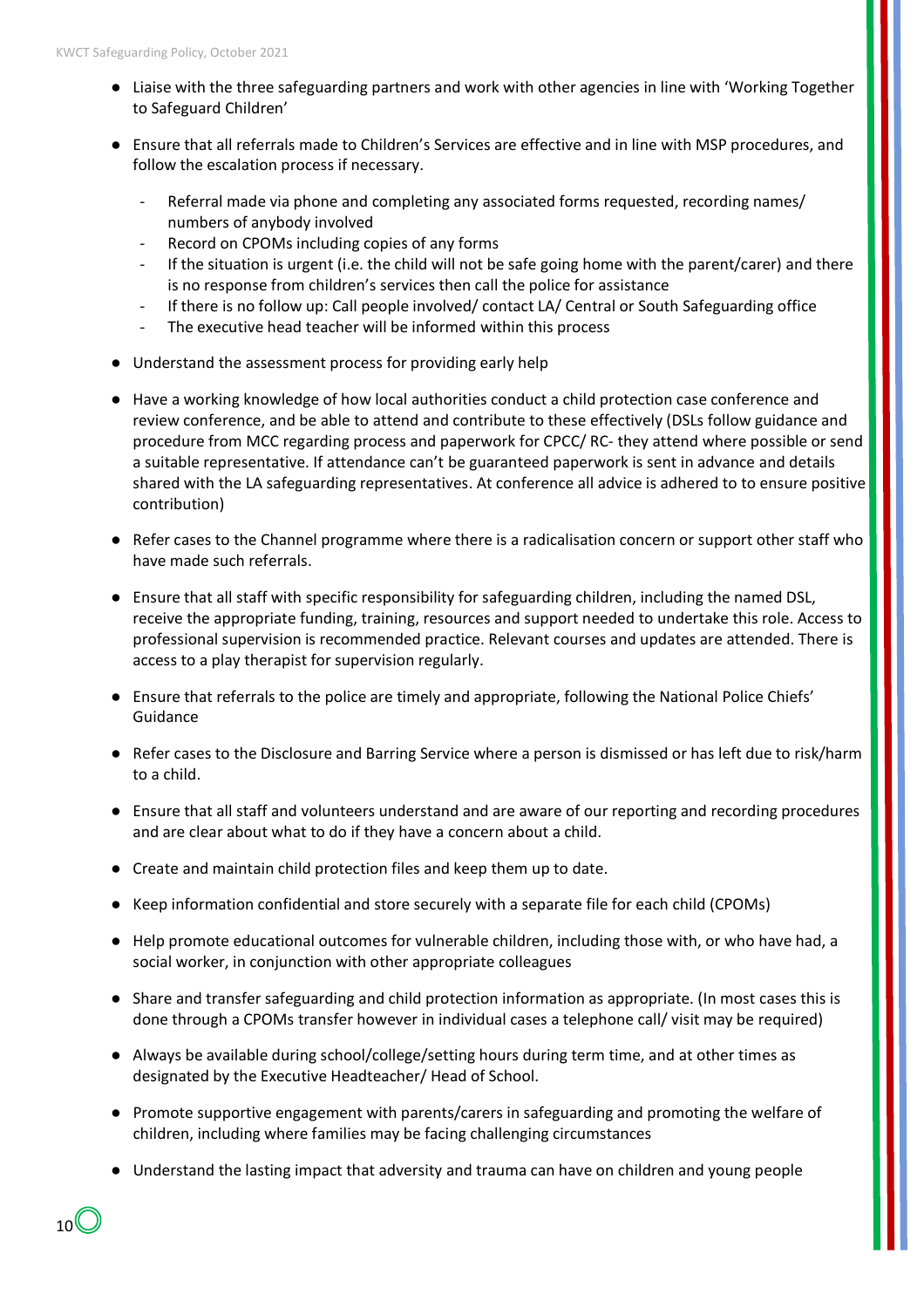● Ensure the child protection policy is available publicly and parents/carers are made aware of the fact that referrals about suspected abuse or neglect may be made and the role of the school/college in this. The safeguarding policy is available on all Trust school websites and there are parent friendly safeguarding leaflets available.

#### **2.4 ALL STAFF**

All staff in the school, including supply staff and volunteers have responsibility for safeguarding, according to their roles and under the guidance of the DSL.

All staff will:-

- Follow our agreed Code of Conduct and 'Safer Working Practices' guidance
- Read Part One/Annex A/Annex B of KCSiE 2021as directed by senior leaders and appropriate to individual roles.
- Attend training sessions/briefings as required to ensure that they are aware of the signs of Abuse, Neglect, Complex Safeguarding concerns and key LA approaches including Early Help, Signs of Safety, Safe & Together and the Achieve Change Together model
- Attend training sessions/briefings as required to ensure that they follow relevant policies eg Behaviour Management Policy/Physical Restraint
- Provide a safe environment where children can learn
- Be aware of specific vulnerabilities of some children, including those with poor attendance and those with a Social Worker.
- Understand the concept of 'it could happen here' in respect of child sexual violence or sexual harassment and be proactive in response to a whole school approach to the issue
- Be approachable to children and respond appropriately to any disclosures
- Never promise a child that they will not tell anyone about an allegation, as this may not ultimately be in the best interest of the child
- Know what to do if they have a concern and follow our agreed procedures for recording concerns, sharing information and making referrals
- Attend multi-agency meetings as required, if appropriate to their role
- Contribute to the teaching of safeguarding in the curriculum as required, if appropriate to their role
- Provide targeted support for individual and groups of children as required, if appropriate to their role

Teaching staff have additional statutory duties, including to report any cases of known or suspected Female Genital Mutilation.

## **3. TRAINING AND AWARENESS RAISING**

3.1 In accordance with KCSIE, all new staff and regular volunteers will receive appropriate safeguarding information during induction (including online safety) and be made aware of the systems within the school/college which support safeguarding eg, the Behaviour Policy This is done through the Intranet training page.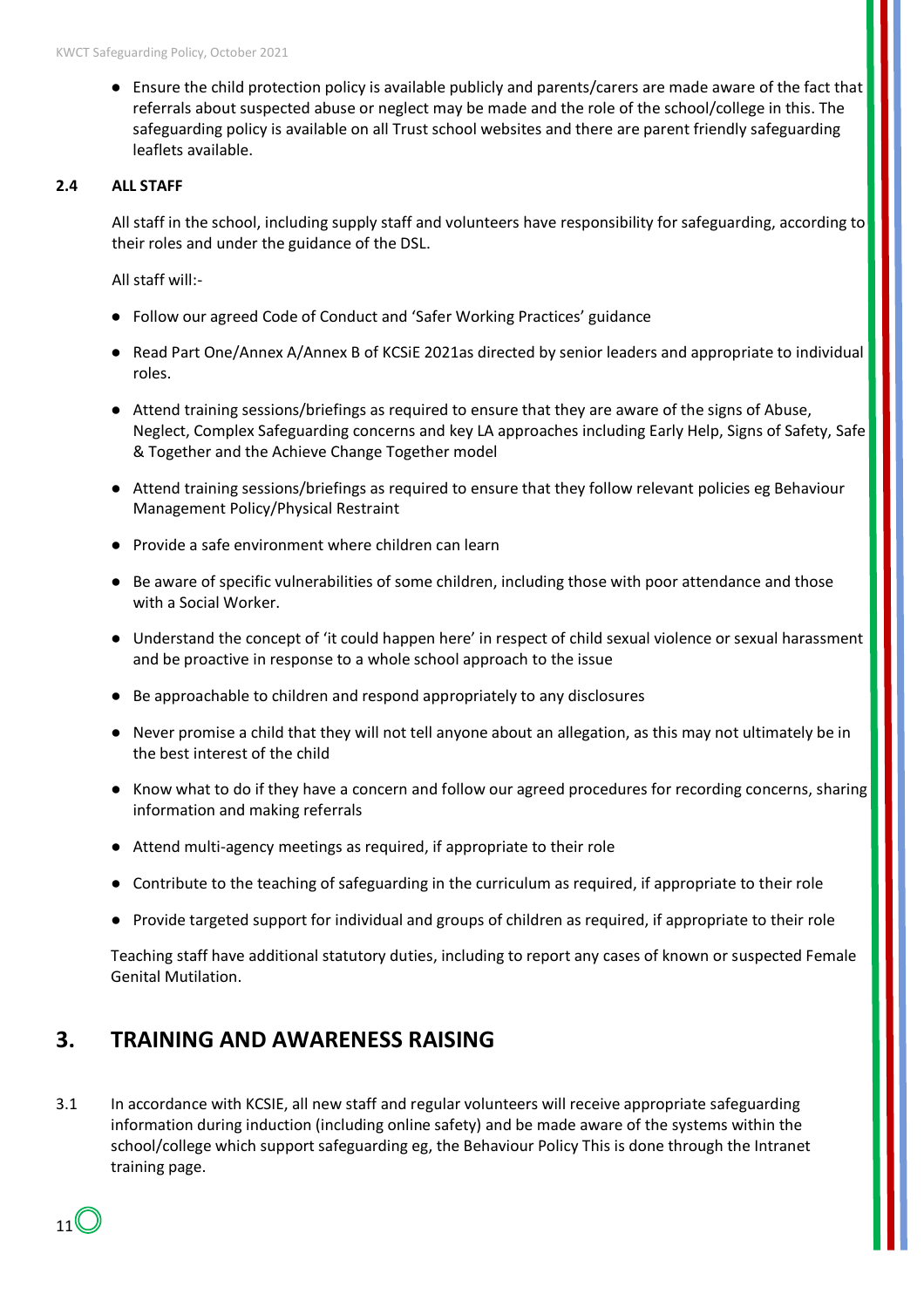- 3.2 All staff must ensure that they have read and understood Keeping Children Safe in Education: Part One/Annex A and/or Annex B. This is done through annual training at the start of each academic year and as and when for new staff joining the Trust. Through training, part 1 is shared and staff sign a form to acknowledge they have read and understood the guidance.
- 3.3 All staff will receive regular child protection training at least every 2 years, including on line safety and an annual update which includes basic safeguarding information about our policies and procedures, signs and symptoms of abuse (emotional and physical), indicators of vulnerability to exploitation and radicalisation, how to manage a disclosure from a child as well as when and how to record a concern about the welfare of a child, with regular updates in relation to local and national changes. Training is done at the start of each year and then available through the staff intranet training page. It is updated on an annual basis to reflect current practice and procedures as well as any updates, particularly KCSIE.
- 3.4 To recognise the expertise built within staff by training and managing concerns on a daily basis, staff will be provided with the opportunity to contribute to and shape safeguarding arrangements and the child protection policy (KCSiE Part 2, 116)
- 3.5 All interview panels will include at least 1 member that has completed up to date Safer Recruitment training within the last 3 year.
- 3.6 All staff need to understand the impact mental health problems may have on all aspects of safeguarding including the relevance of Adverse Childhood Experiences (ACEs) and the impact of trauma on children and young people

## **4. SAFEGUARDING/CHILD PROTECTION POLICY & PROCEDURES**

#### 4.1 **PUPIL VOICE**

Children are encouraged to contribute to the development of policies and share their views.

Pupil voice contributes to the policy in that data is collected about if they feel safe, do they know who to go to as well as use of circle time and PSHE to discuss children's current worries or fears. Through the PSHE curriculum, issues are explored that include: gender equality, consent, drug use, e-safety, anti-bullying and race issues.

Relationships form the basis of all good practice; therefore, children know who the trusted, safe adults are.

#### 4.2 **POOR ATTENDANCE**

- 4.2.1 We view poor attendance as a safeguarding issue and in accordance with our Attendance Policy, absences are rigorously pursued and recorded. Any concerning patterns are reviewed. In partnership with the appropriate agencies, we take action to pursue and address all unauthorised absences in order to safeguard the welfare of children in our care.
- 4.2.1 Our Attendance Policy identifies how individual cases are managed and how we work proactively with parents/carers to ensure that they understand why attendance is important. In certain cases, this may form part of an Early Help Assessment (EHA) or a Parenting Contract.
- 4.2.2 We implement the statutory and LA requirements in terms of monitoring and reporting children missing education (CME), part-time timetables and off-rolling and understand how important this practice is in safeguarding children and young people. See each school's attendance policy.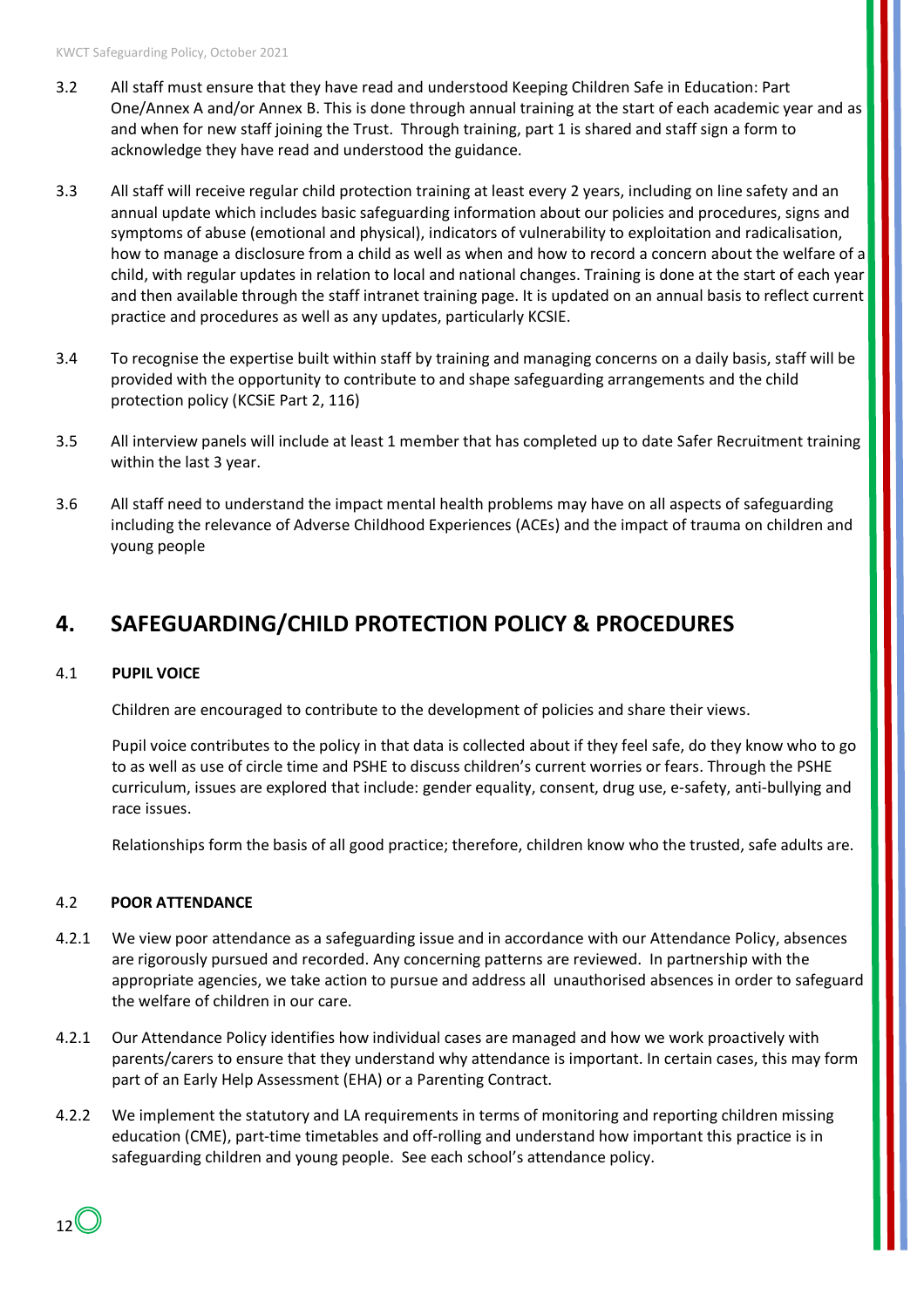- 4.2.3 We will follow the Anxiety Based School Avoidance guidance (MCC, updated version May 2021) to assist with strategies for supporting children and young people experiencing anxiety to return to school.
- 4.2.4 We will alert the relevant team or authority if a new child who has been expected to attend, does not arrive on the due date. (MCC)

#### **4.3 EXCLUSIONS**

- 4.3.1 We comply with statutory regulations and with the LA Inclusion Policy (October 2021).
- 4.3.2 The DSL will be involved when a suspension or permanent exclusion is being discussed and any safeguarding issues will be considered. If there is an open EH, CiN or CP, the EH Practitioner or Social Worker will be informed.
- 4.3.4 We will work with the Weapon Carrying in Schools and Colleges guidance to assist in decision making around exclusion and other responses to carrying or using weapons in school.
- 4.3.5 Where it is felt that a child or young person is likely to be permanently excluded a multi-agency assessment will be instigated to ensure that there is improved understanding of the needs of the young person and their family and that the key agencies are involved.

#### **4.4 VULNERABLE GROUPS**

- 4.4.1 We ensure that all key staff work together to safeguard vulnerable children eg inclusion meetings, CPOMS, etc.
- 4.4.2 Any child may benefit from early help at times, but all staff will be particularly alert to the potential need for early help for a child who:
	- Is disabled or has certain health conditions and has specific needs
	- Has special educational needs (whether or not they have a statutory Education, Health and Care Plan)
	- Has a mental health need
	- Is a young carer
	- Is showing signs of being drawn in to anti-social or criminal behavior, including gang involvement and association with organised crime groups or county lines
	- Is frequently missing/goes missing from care or from home
	- Is at risk of modern slavery, trafficking, sexual or criminal exploitation
	- Is at risk of being radicalised or exploited
	- Has a family member in prison, or is affected by parental offending
	- Is in a family circumstance presenting challenges for the child, such as drug and alcohol misuse, adult mental health issues and domestic abuse
	- Is misusing drugs or alcohol themselves
	- Has returned home to their family from care
	- Is at risk of 'honour'- based abuse such as Female Genital Mutilation or Forced Marriage
	- Is a privately fostered child
	- Is persistently absent from education, including persistent absences for part of the school day

Additionally, these children will also be considered

- International new arrival, refugee or asylum seeker
- Looked after, previously looked after or under a special guardianship order.
- Has or has had a social worker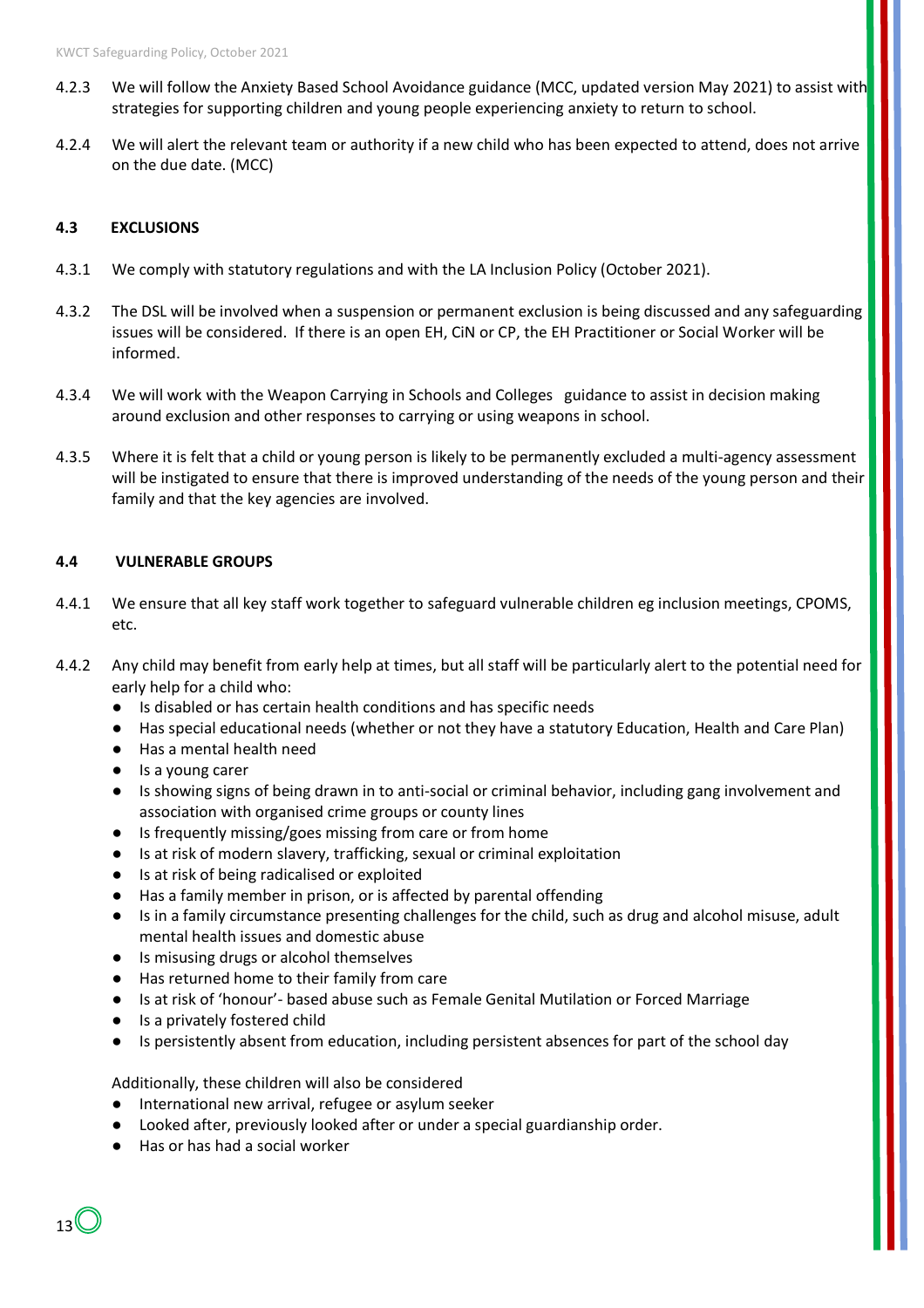- 4.4.3. Children with special educational needs and disabilities (SEND) can face additional safeguarding challenges. All staff are aware that additional barriers can exist when recognising abuse and neglect in this group of children. These can include:-
	- Assumptions that indicators of possible abuse such as behavior, mood and injury relate to the child's disability without further exploration
	- Being more prone to peer group isolation or bullying (including prejudice-based bullying) than other children
	- The potential for children with SEND or certain medical conditions being disproportionately impacted by behaviours such as bullying, without outwardly showing any signs and
	- Communication barriers and difficulties in managing or reporting these challenges. (KCSIE, Part 2, 185)
- 4.4.4 Mental health problems can, in some cases, be an indicator that a child has suffered, or is at risk of suffering abuse, neglect or exploitation. We have clear systems and processes in place for identifying possible mental health problems, including routes to escalate and clear referral and accountability systems. (KCSIE, Part 2, 169-175)
- 4.4.5 We ensure that staff consider the context in which incidents occur and whether wider environmental factors (extra-familial harm) are present in a child's life that are a threat to their safety and/or welfare.
- 4.4.6 We ensure that appropriate staff have the information they need in relation to a child's looked after legal status and regarding a child who was previously looked after and we work with relevant social workers and the Virtual School.

## **4.5 PEER ON PEER/CHILD ON CHILD ABUSE**

- 4.5.1 All our staff recognise that children are capable of abusing their peers, including online.
- 4.5.2 The procedures and approach to peer on peer/ child on child abuse are summarised below
	- There are procedures to minimize the risk of peer on peer abuse
	- There are systems (see 4.1) in place for children to confidently report abuse, knowing their concerns will be taken seriously
	- Allegations of peer on peer abuse will be recorded, investigated and dealt with
	- Victims, perpetrators and any other children affected by peer on peer abuse will be supported
	- There is recognition that even if there are no reported cases of peer on peer abuse, such abuse may still be taking place and is simply not being reported
	- There is a clear zero-tolerance approach to abuse, never passing it off as 'banter', 'just having a laugh', 'part of growing up' or 'boys being boys'.
	- There is recognition that it is more likely girls will be victims and boys' perpetrators, but that all peer on peer abuse is unacceptable and will be taken seriously
	- Staff are aware of the different forms peer on peer abuse can take (See Appendix A)
	- Our response to reports of sexual violence and sexual harassment as guided by Part Five of KCSiE 2021

## **4.6 ELECTIVE HOME EDUCATION**

- 4.6.1 We understand the variety of reasons why some parents/carers would wish to home educate their child/ren and support this where the child's best education is at the heart of the decision.
- 4.6.2 We also understand that by being educated at home, some children are less visible to the services that are there to keep them safe and supported in line with their needs

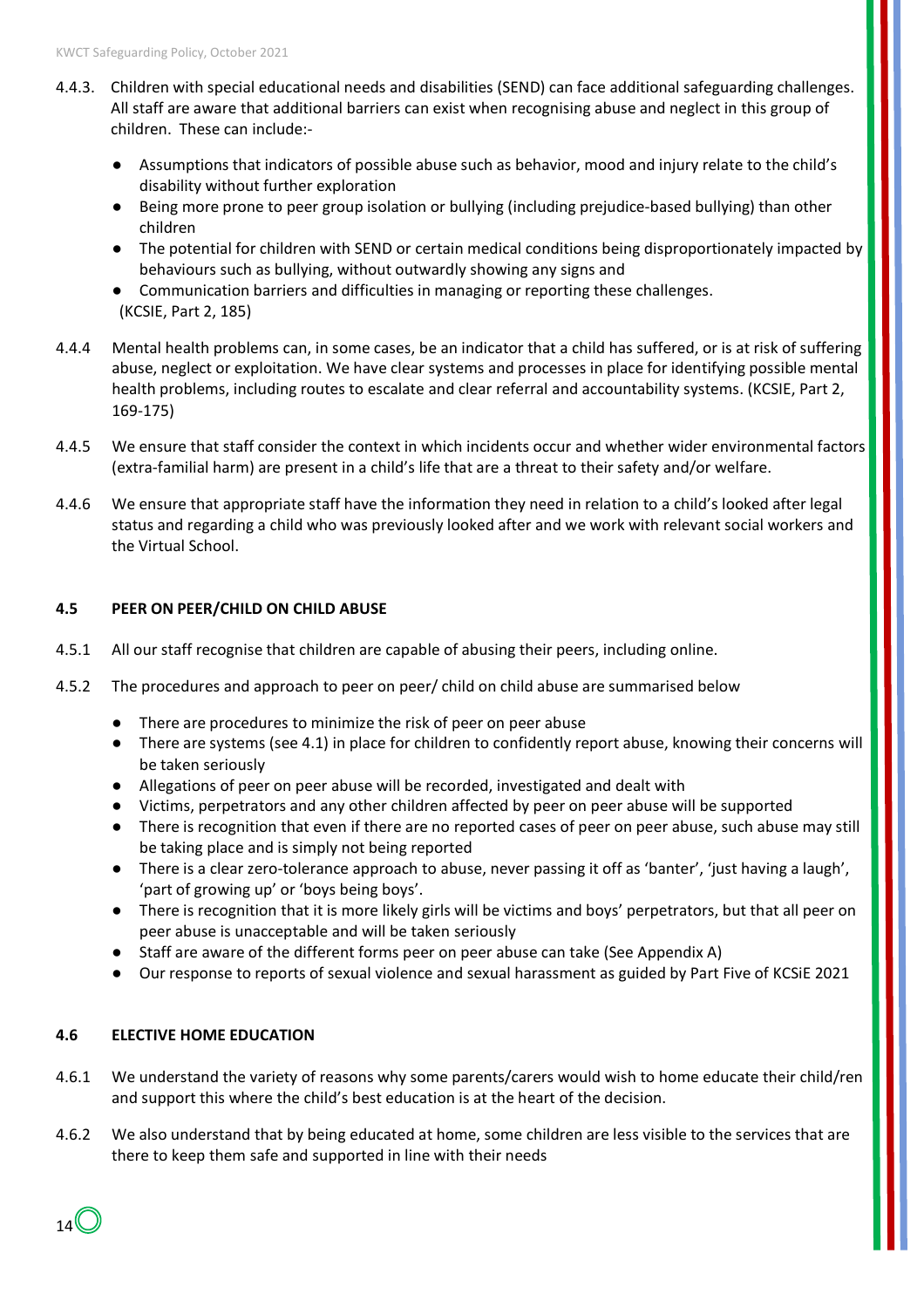- 4.6.3 If a parent/carer informs us of their intention to remove their child/ren from school, we will, ideally, coordinate a meeting between ourselves, Manchester Elective Home Education Team and other key professionals to ensure the best interests of the child have been considered, especially if the child has SEND, is vulnerable or has a social worker, before the final decision is made.
- 4.6.4 We will inform Manchester LA of all deletions from the admission register when a child is taken off-role and we understand that a child may be removed from roll as soon as the parent has informed us of their decision.
- 4.6.5 We are familiar with the guidance from DfE outlining the roles and responsibilities of the LA in relation to Elective Home Education

#### **4.7 COMMUNITY SAFETY**

#### **4.7.1 Serious violence**

We are aware of the indicators and risk factors which may signal that children are at risk from, or are involved with serious violent crime

**4.7.2** Our response to children carrying knives or other weapons in school and in situations out of school is aligned to the Manchester Knife and Weapon Carrying in Schools and Colleges Guidance (Knife Crime Protocol) in which we take a holistic and measured approach on a case by case basis to such incidents in and out of school.

## **5. CASE MANAGEMENT, RECORD KEEPING & MULTI-AGENCY WORKING**

#### **5.1 KEEPING RECORDS**

Our main form of record keeping is CPOMs and SIMs, kept in accordance with the Trust retention policy.

- 5.1.1 We keep and maintain up to date information on children on the school roll including where and with whom the child is living, attainment, attendance, referrals to and support from other agencies. The record will also include a chronology of any other significant event in a child's life and up to date contact details for adults who have day to day care of the child.
- 5.1.2 We keep copies of all referrals to Children and Families Services, the Early Help Hub and any other agencies related to safeguarding children.
- 5.1.3 We keep our safeguarding records secure.
- 5.1.4 We send a pupil's child protection or safeguarding file separately from the main file to a new establishment if they leave as soon as possible. We keep a copy of the file in accordance with our Records Policy and statutory and LA Guidance (See Appendices A, B & D).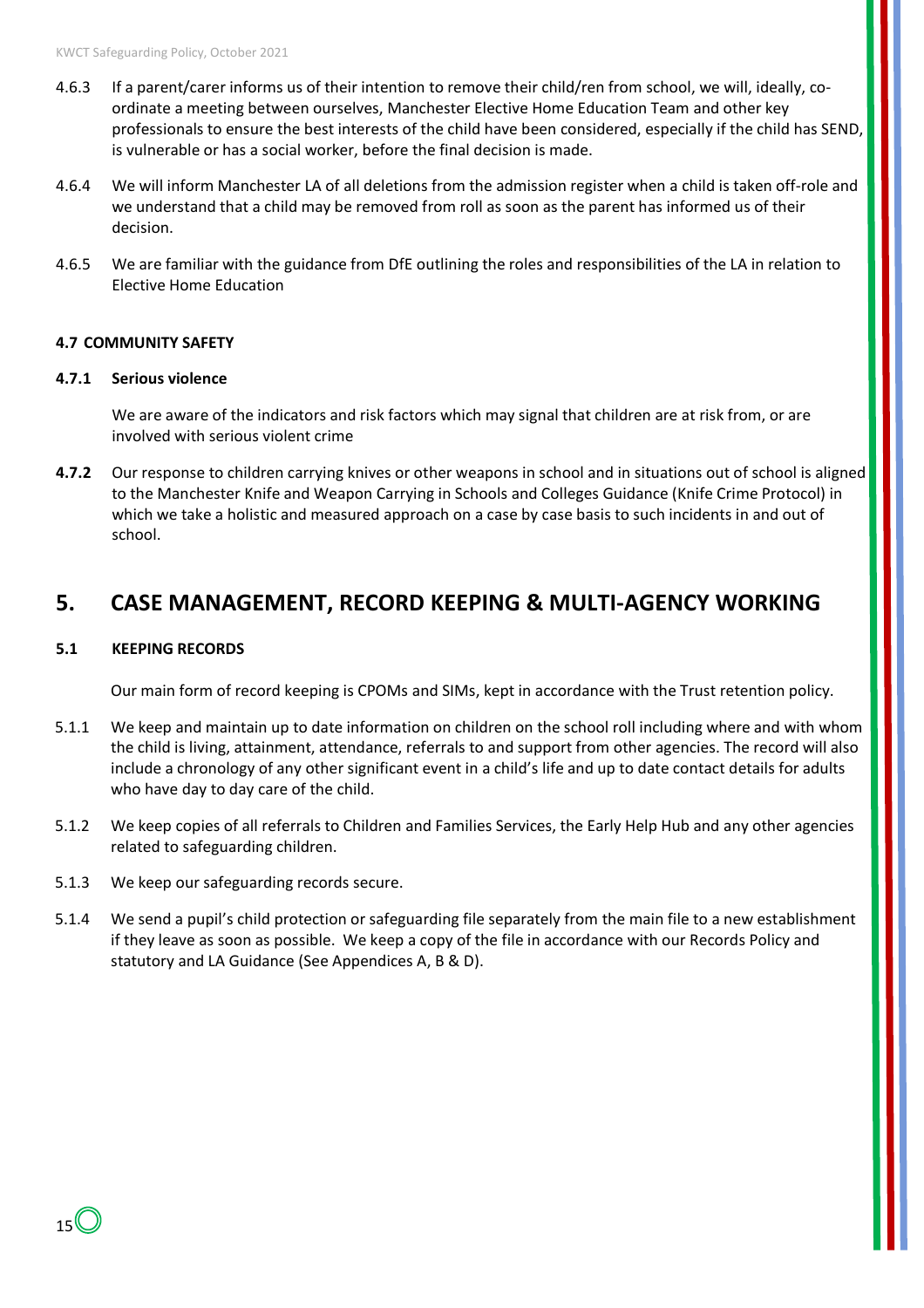## **5.2 RECORDING AND REPORTING CONCERNS**

- 5.2.1 All staff, volunteers and visitors have a responsibility to report any concerns about the welfare and safety of a child and all such concerns must be taken seriously (Appendix A). If a concern arises all staff, volunteers and visitors must:
	- Speak to the DSL or the person who acts in their absence
	- Agree with this person what action should be taken, by whom and when it will be reviewed
	- Record the concern using our safeguarding recording system (CPOMs)

#### Actions where there are concerns about a child



#### **5.3 WORKING WITH PARENTS/CARERS**

16

- 5.3.1 Our responsibility is to safeguard and promote the welfare of all the children in our care. We aim to do this in partnership with our parents/carers and would expect them to provide up-to-date contact details, including at least 2 emergency contacts.
- 5.3.2 In most cases parents/carers will be informed when concerns are raised about the safety and welfare of their child and given the opportunity to address any concerns raised.
- 5.3.3 We aim to engage with parents/carers through the LA Early Help processes, including holding strength-based conversations.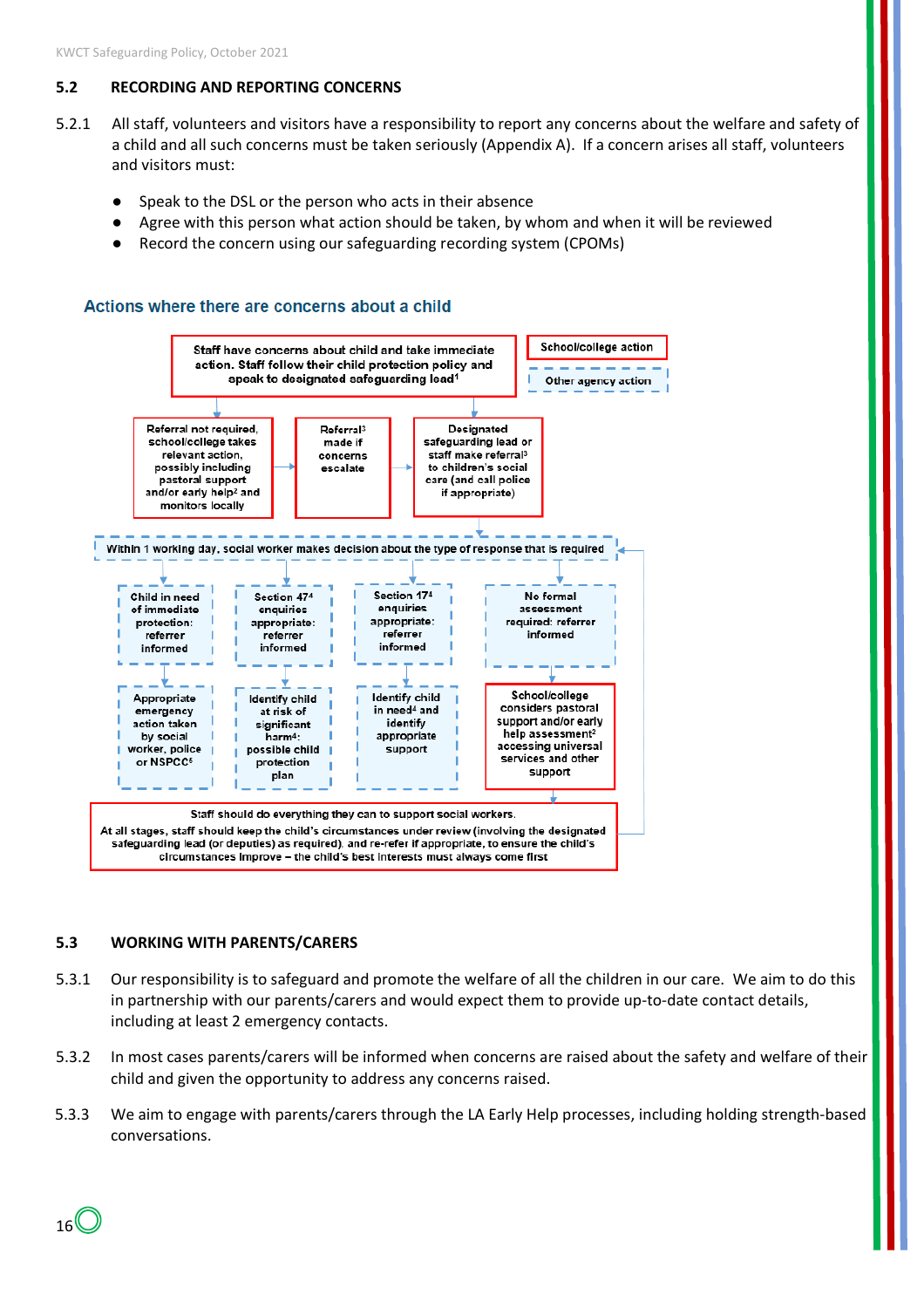- 5.3.4 We will inform, and gain consent from parents/carers if possible, if a referral is to be made to Children's Social Care or any other agency unless it is believed that by doing so would put the child at risk eg in cases of suspected sexual abuse. We will record the reasons if consent is not gained.
- 5.3.5 In such cases the DSL or Headteacher will seek advice from Children's Social Care AGS.

#### **5.4 MULTI-AGENCY WORKING**

- 5.4.1 We will develop effective links with other relevant agencies and co-operate as required with any enquiries regarding child protection issues.
- 5.4.2 We will develop effective links with the Early Help Hubs and carry out an Early Help Assessments (EHA), as appropriate.
- 5.4.3 We will notify the named Social Worker if:
	- A child subject to a child protection plan is at risk of permanent exclusion
	- There is an unexplained absence of a child who is subject to a child protection plan
	- It has been agreed as part of any child protection plan or core group plan.
	- We receive an Operation Encompass notification and believe the social worker may not be aware of the circumstances
- 5.4.4. We will regularly review and concerns if necessary, as detailed in KCSIE and will follow LA and MSP procedures if there is a need to re-refer or to escalate (KCSiE Part 2, 70)

#### **5.5 CONFIDENTIALITY & INFORMATION SHARING**

- 5.5.1 Staff will ensure that confidentiality protocols are followed and under no circumstances will they disclose any information about children outside of their professional role.
- 5.5.2 Information about children will only be shared with other members of staff on a need-to-know basis
- 5.5.3 All staff and volunteers understand that they have a professional responsibility to share information with other agencies, in the best interests of the child's safety, welfare and educational outcomes. This is a matter of routine.
- 5.5.4 We have arrangements in place that set out clearly the process and principles for sharing information within school and with the three safeguarding partners, other organisations, agencies and practitioners as required. This includes an agreed rationale for gaining consent, when and what to share, when and what not to share and systems for recording these decisions.
- 5.5.5 We understand that the Data Protection Act 2018 and UK GDPR do not prevent the sharing of information for the purposes of keeoing children safe. Fears about sharing information must not be allowed to stand in the way of the need to safeguard and promote the welfare and protect the safety of children. (KCSiE 110)

#### **5.6 CHILD PROTECTION (CP), CHILD IN NEED (CiN) & TEAM AROUND THE CHILD/FAMILY MEETINGS AND CONFERENCES**

5.5.6 A child protection conference will be held by Social Care if it is considered that the child is suffering or at risk of significant harm.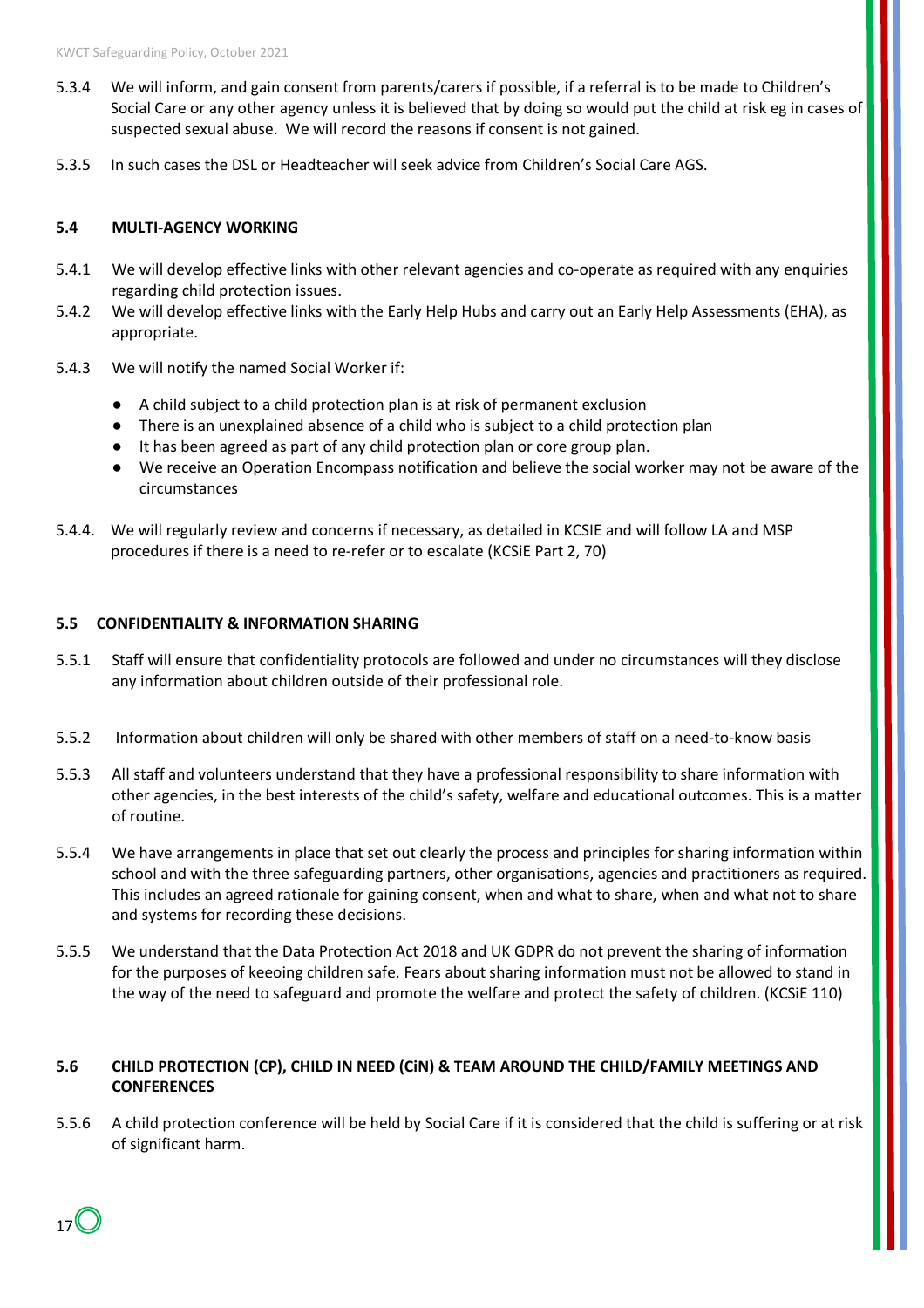- 5.6.1 We will attend and contribute to initial and review CP conferences, CiN conferences and relevant multiagency meetings, including core groups.
- 5.6.2 Members of staff who are asked to attend a child protection conference or other core group meetings (either in person or virtually) about an individual pupil/family will need to have as much relevant updated information about the child as possible and will send a report, using the most up-to-date proforma to the Chair within the required timescales, at least 48 hours before the meeting.
- 5.6.3 Our reports will always include the voice of the child, which is especially important where there may be barriers to communication.
- 5.6.4 We will discuss and share reports with the parents/carers before the conference.
- 5.6.5 All relevant staff will be confident in using the tools which are part of the Signs of Safety approach

#### **5.7 CONCERNS/DISCLOSURES BY CHILDREN, STAFF & VOLUNTEERS**

- 5.7.1 Any concern, disclosure or expression of disquiet made by a child will be listened to seriously and acted upon as quickly as possible to safeguard his or her welfare.
- 5.7.2 All staff and volunteers must be clear with children that they cannot promise to keep secrets.
- 5.7.3 We will make sure that the child or adult who has expressed the concern or made the complaint will be informed not only about the action to be taken but also where possible about the length of time required to resolve the complaint.
- 5.7.4 We will endeavour to keep the child or adult informed about the progress of the complaint/expression of concern.

#### **5.8 LEARNING FROM SERIOUS CASES**

- 5.8.1 MSP will always undertake a child practice review or serious case review (SCR) when a child dies (including death by suicide) and abuse or neglect is known or suspected to be a factor in their death. The purpose of the SCR is to:
	- Find out if there are any lessons to be learnt from the case about how local professionals and agencies work together to safeguard and promote the welfare of children and young people
	- Identify what those lessons are, how they will be acted on and what is expected to change as a result of the serious case review.
	- Improve inter-agency working to better safeguard and promote the welfare of children and young people
- 5.8.2 If required we will provide an individual management report for a SCR and will cooperate fully with implementing outcomes of the review including reviewing policy, practice and procedures as required.
- 5.8.3 Our DSL will keep up to date with the findings from SCRs and other learning reviews nationally and in Manchester, share the learning and review our safeguarding procedures if relevant.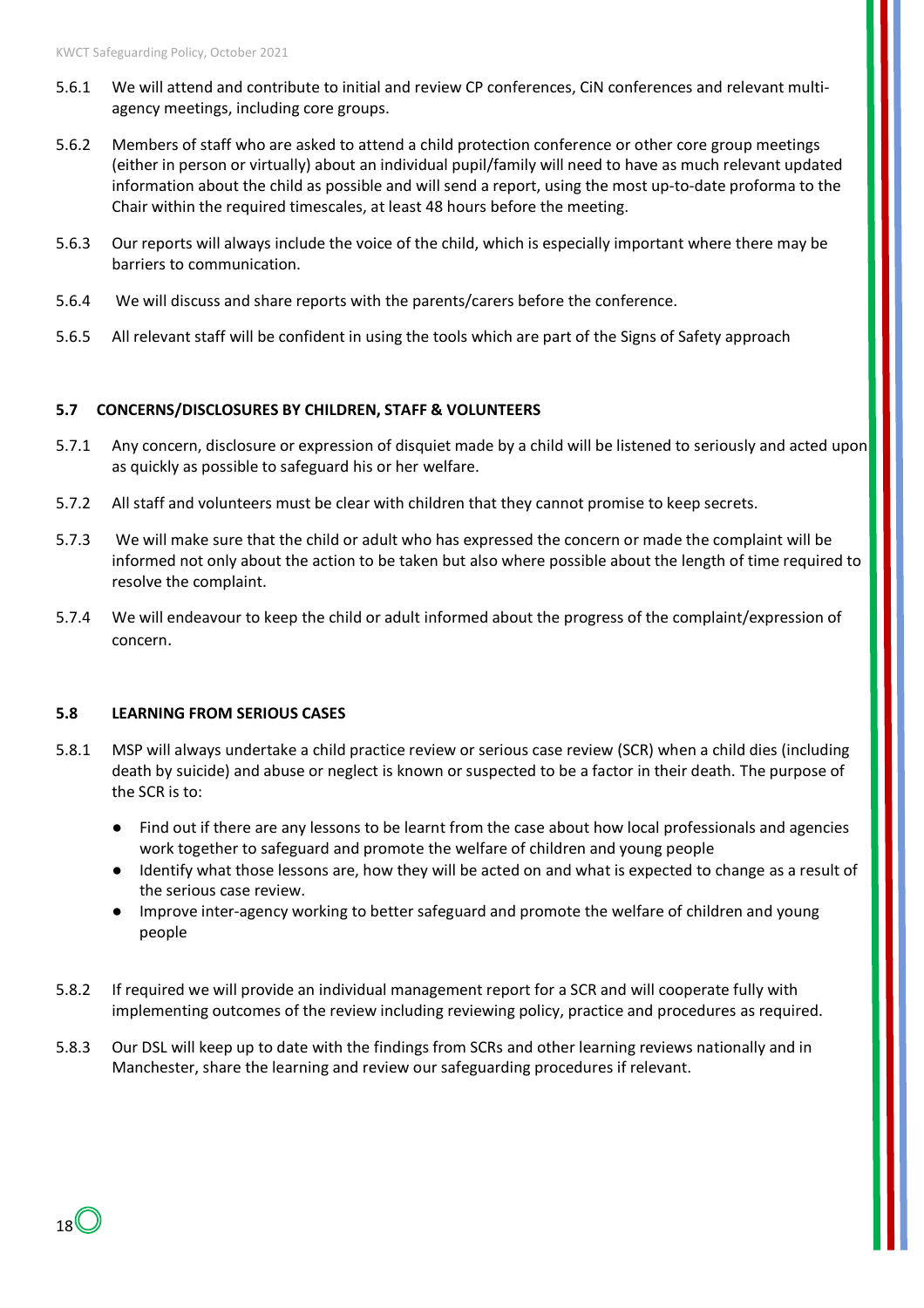# **6.THE CURRICULUM**

We are committed to promoting emotional health and wellbeing and to supporting the development of the skills needed to help keep children safe and healthy. This includes face to face teaching, blended learning and online learning as needed in response to any crisis situation that may arise.

- 6.1 All children have access to an appropriate curriculum, differentiated to meet their needs. They are encouraged to express and discuss their ideas, thoughts and feelings through a variety of activities and have access to a range of cultural opportunities which promote the fundamental British values of tolerance, respect and empathy for others.
- 6.2. This enables them to develop the necessary skills to build self-esteem, respect others, support those in need, resolve conflict without resorting to violence, questions and challenge and to make informed choices in later life.
- 6.3 Relationships Education, Relationships and Sex Education and Personal Social and Health Education (PSHE) lessons will provide opportunities for children and young people to discuss and debate a range of subjects including lifestyles, family patterns, religious beliefs and practices and human rights issues.
- 6.4 We take account of the latest advice and guidance provided to help address specific vulnerabilities and forms of grooming and exploitation e.g. Domestic Abuse, Child Sexual Exploitation, Peer on Peer/Child on Child Abuse, Radicalisation, 'Honour-based' Abuse, including Forced Marriage, Female Genital Mutilation & breast ironing, Modern Slavery and County Lines.
- 6.5 All children know that there are adults in our school/setting/college whom they can approach in confidence if they are in difficulty or feeling worried and that their concerns will be taken seriously and treated with respect.
- 6.6 Pupil voice and behaviours contribute to the development of policies, where appropriate.
- 6.7 Children are taught about safeguarding including online safety and for some children, this will take a more personalised or contextualised approach, such as more vulnerable children, victims of abuse and some SEND children. (KCSiE Part 2 119-122)

## **7. ONLINE-SAFETY**

- 7.1 Online safety is a safeguarding issue and we understand that children must be safeguarded from potentially harmful and inappropriate online material. Our whole school approach empowers us to protect and educate pupils/students and staff in their use of technology and establishes mechanisms to identify, intervene in and escalate any concerns where appropriate. The purpose of Internet use in our school is to help raise educational standards, promote pupil achievement, and support the professional work of staff as well as enhance our management information and business administration.
- 7.2 We consider the 4C areas of risk to inform our online safety policy and ensure this is a running and interrelated theme when developing other relevant policies and procedures.
- 7.3 The Internet is an essential element in 21st century life for education, business and social interaction and we have a duty to provide children with quality access to it as part of their learning experience.
- 7.4 No child is to bring a personal mobile phone into school unless by prior arrangement and they are kept in the school office during school hours.

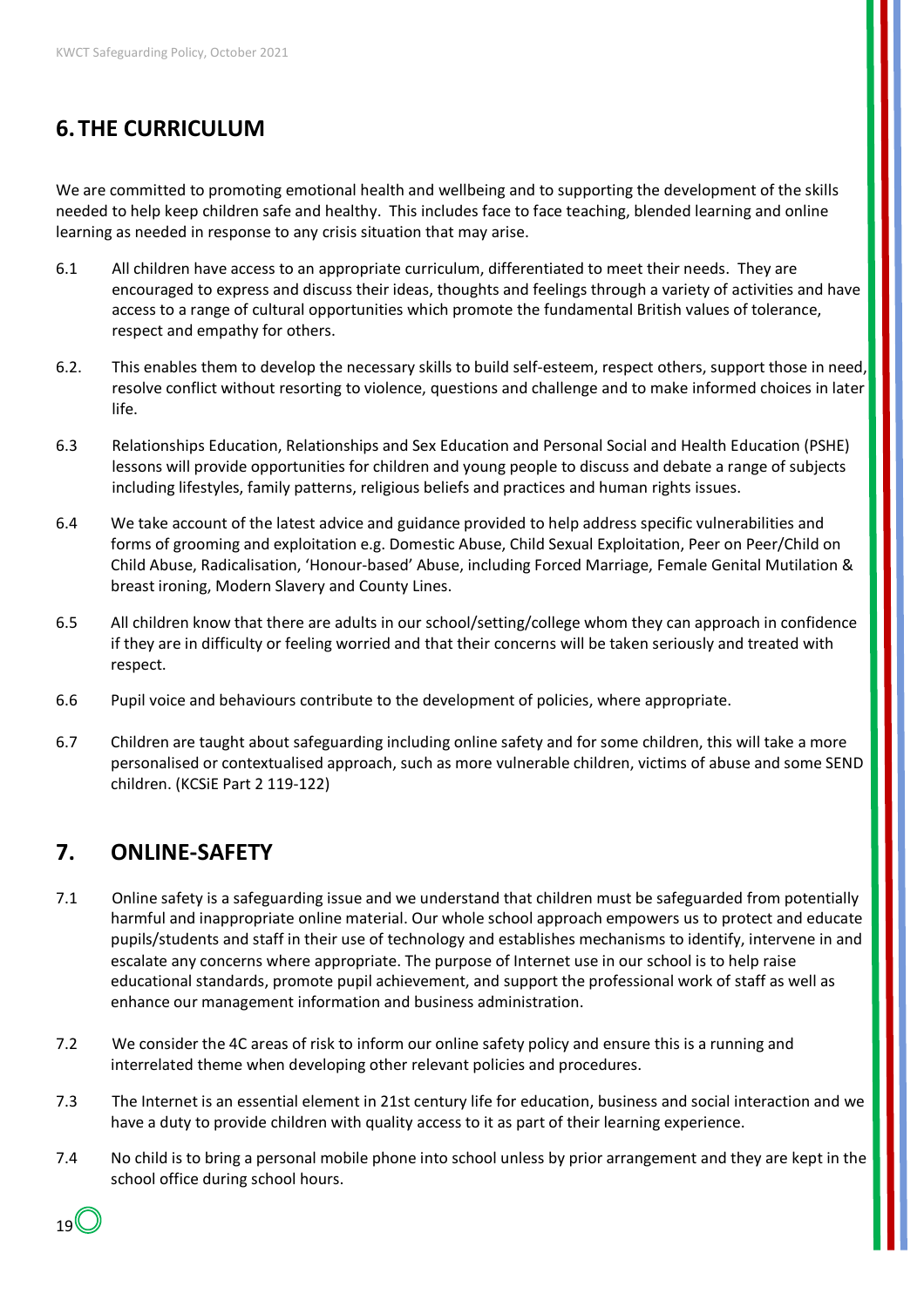- 7.5 We will ensure that appropriate filtering methods (without 'over-blocking') are in place to ensure that pupils are safe from all types of inappropriate and unacceptable materials, including terrorist and extremist material. This is done using Securly Web Filtering system which flags up inappropriate web content on all Trust devices both in school and off site.
- 7.6 We use an appropriate level of security protection in order to safeguard our systems, staff and learners from evolving cyber-crime technologies and periodically review its effectiveness.
- 7.7 We will encourage children to use Social Media safely, including opportunities for them to think and discuss the issues and to check their sources of information.
- 7.8 We have separate acceptable use policies (AUPs) for both staff and children. This covers the use of all technologies and platforms used, both on and offsite. Refer to the Trust Staff IT Acceptable Use Policy, which is signed by all members of staff.
- 7.8 We follow the MSP guidelines 'Safeguarding online guidelines for minimum standards' and the advice on the UK Safer Internet Website.
- 7.9 We work with parents to promote good practice in keeping children safe online, including to support their children learning at home. Workshops for parents are held annually and relevant information is shared with parents and pupils. Each school website has a web page dedicated to online safety.
- 7.10 We ensure that all staff adhere to safe and responsible online behaviours when providing home learning and communicating with families. Refer to the Trust Remote Learning Policy.
- 7.11 As technology, and the risks and harms associated with it, evolve and change rapidly, we will carry out an annual review of our approach to online safety supported by an annual risk assessment that considers and reflects the risks our children face. (KCSiE Part 2, 132-135)

# **8. SAFER RECRUITMENT & SELECTION OF STAFF**

- 8.1 Our recruitment and selection policies and processes adhere to the DfE guidance KCSIE and the LA model policy for Safer Recruitment (Appendices A & D)
- 8.2 Our safeguarding culture and vigilance, in conjunction with our policies and processes, will deter and prevent people unsuitable to work with children from applying or securing employment or volunteering opportunities at our school/college. These measures are outlined below and expanded in our policies
	- All those involved with the recruitment and employment of staff to work with children have received appropriate safer recruitment training and at least one of the persons who conducts an interview has completed safer recruitment training.
	- Our job adverts will include safeguarding requirements and the schools /colleges commitment to safeguarding and promoting to welfare of children
	- Our job adverts will make clear that safeguarding checks will be undertaken
	- We understand the process around filtering offences
	- Our application form will include the statement that it is an offence to apply for the role if an applicant is barred from engaging in regulated activity.
	- We do not accept CVs in place of an application form.
	- Shortlisted applicants will be asked to complete a self -declaration of their criminal record or information that would make them unsuitable to work with children
	- Applicants must sign a declaration confirming information given is true
	- References are obtained by the school before interview and open references are not acceptable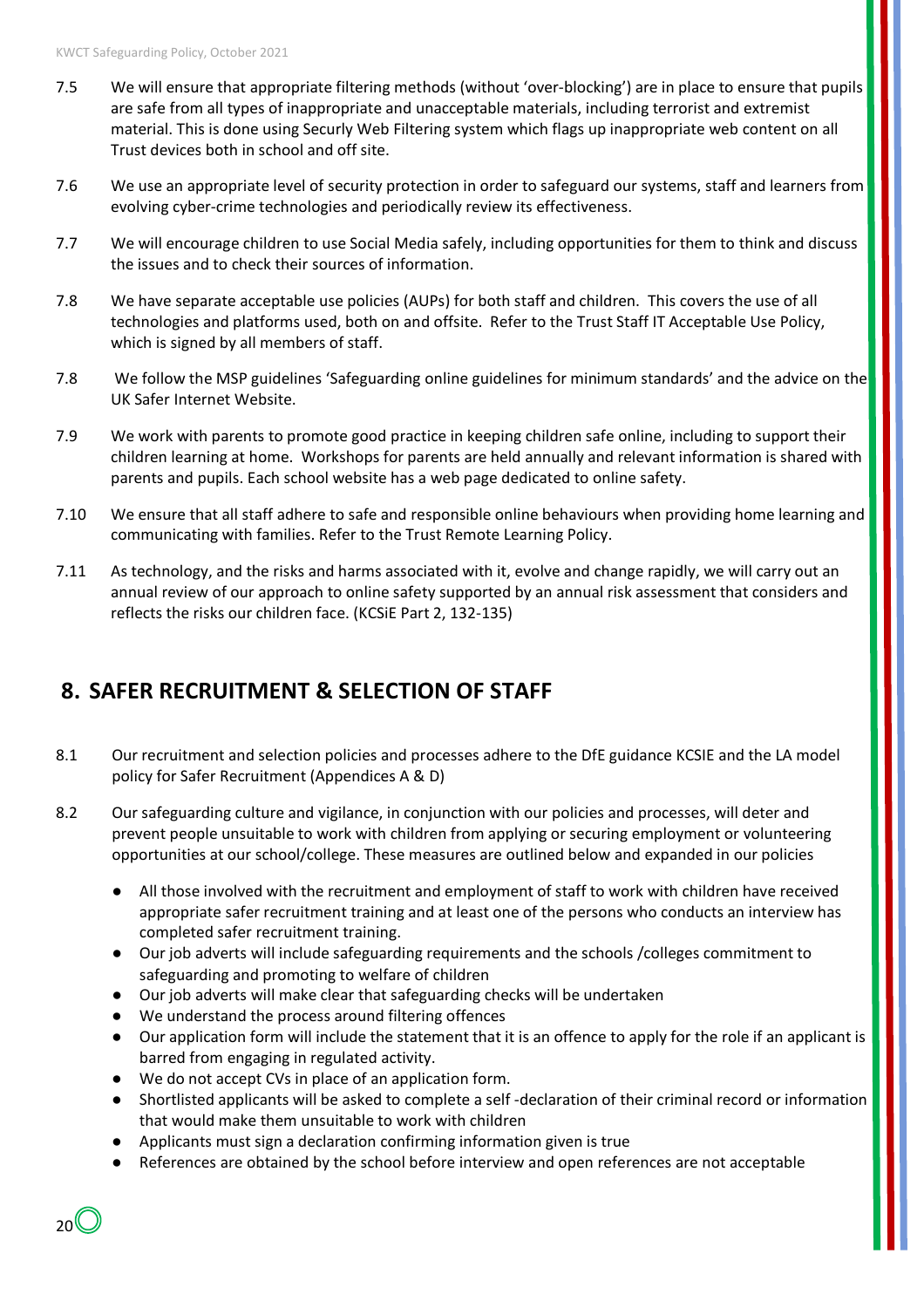- Our selection techniques are pre-arranged and questions structured to understand suitability, skills and motivation for the role
- We involve pupils/students in the process in a meaningful way
- All information in the decision-making process is recorded along with the decisions made
- Correct pre-employment checks are carried out and appropriately stored on the single central record
- We understand and acknowledge to processes to determine if there are any prohibitions, directions, sanctions disqualifications or restrictions related to the candidate
- We understand the check which need to be made for individuals who have lived or worked outside the UK
- We adhere to duties which must be performed in relation to agency and third party staff, contractors, trainees or student teachers, visitors and volunteers
- We remain vigilant about safeguarding beyond the recruitment process and ensure commitment is evident to the safety and welfare of our children as enshrined in our ethos
- 8.3 The Executive Headteacher and Trust will ensure that all external staff and volunteers, including out of hours organisations using our school site have been recruited safely, including DBS checks as appropriate.
- 8.4 The school maintains a single central record of all recruitment checks updated and monitored at least termly.
- 8.5 Trainee teachers will be checked either by the school or by the training provider, from whom written confirmation will be obtained.
- 8.6 Written notification will be requested from any agency or third party organisation used by us to confirm that the organisation has carried out the statutory recruitment checks.
- 8.7 Risk assessments are carried out on all volunteer activities as required.

# **9. MANAGING ALLEGATIONS AND CONCERNS AGAINST STAFF, SUPPLY STAFF, VOLUNTEERS AND CONTRACTORS**

- 9.1 We follow the DfE guidance KCSIE, Section 4, when dealing with allegations made against staff, supply staff, volunteers and contractors applying the appropriate level of concern criteria and managing accordingly
- 9.2 We work closely with the police, children's social care and MCC LADO when a risk of harm is indicated
- 9.3 The welfare of the child/ren is paramount when considering an allegation and before contacting the LADO we make careful enquiries to help determine facts and foundation to the allegation, aware of not jeopardizing any future police investigation
- 9.4 We consider allegations that may meet the harms threshold and those allegations/concerns that do not, referred to as 'low level concerns'
- 9.5 The harms threshold indicates a person would pose a risk of harm if they have-
	- Behaved in a way that has harmed a child or may have harmed a child
	- Possibly committed a criminal offence against or related to a child

21

- Behaved towards a child or children in a way that indicates he or she may pose a risk of harm to children
- Behaved or may have behaved in a way that indicates they may not be suitable to work with children (including behavior that may have happened outside school/college, known as transferable risk)
- 9.6 Our Managing Allegations Policy details the processes and responses to reporting harm threshold cases and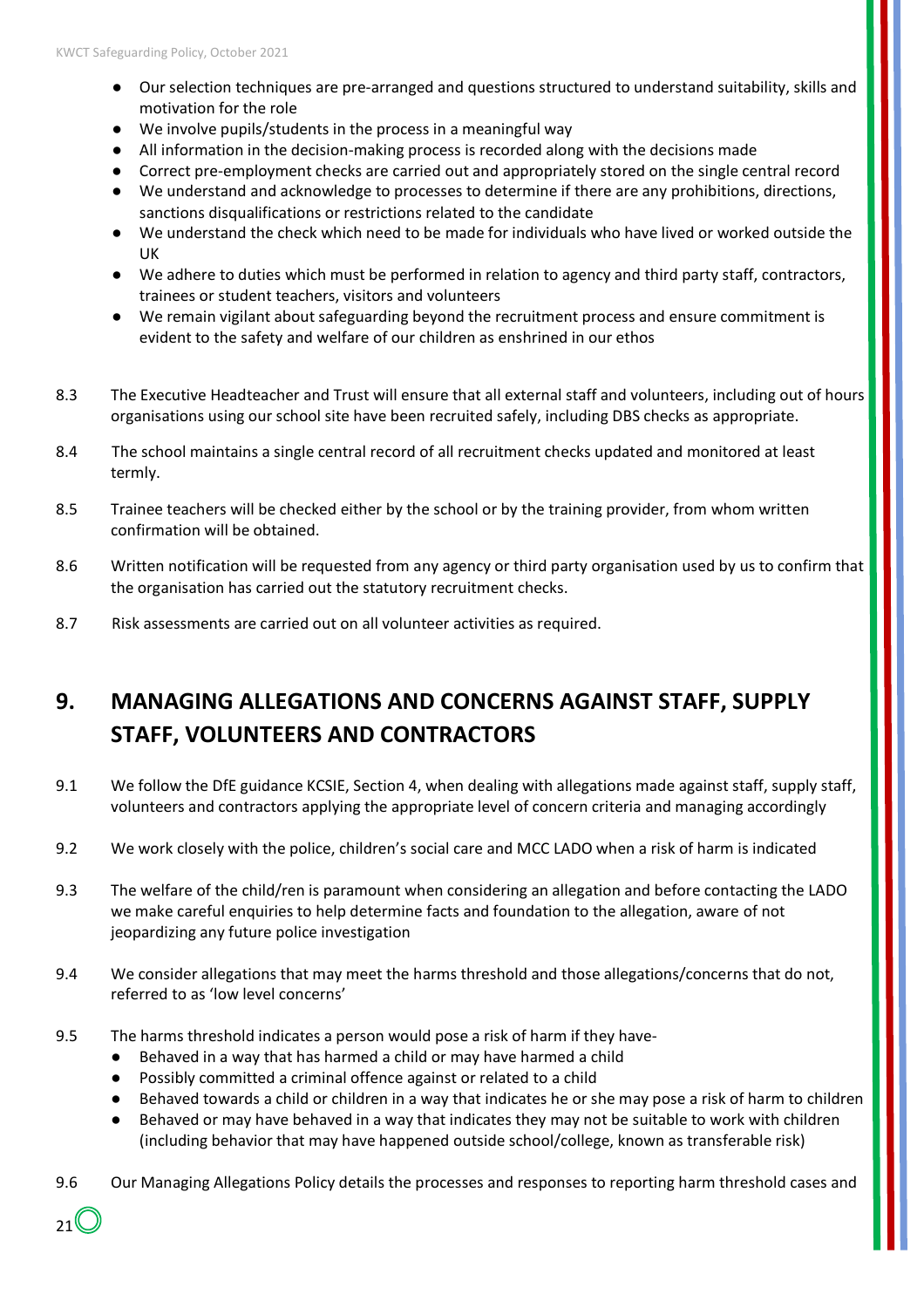#### also managing their conclusion

- 9.7 Concerns that do not meet the harm threshold may include
	- Suspicions or nagging doubts about a member of staff
	- Complaints
	- Disclosures made by child, parent/carer or another adult within or outside of school/college
	- Inappropriate conduct outside of work
	- Those raised during recruitment and vetting processes
- 9.8 Our open and transparent culture enables us to identify concerning, problematic or inappropriate behavior early thus minimizing the risk of abuse
- 9.9 A low level concern is not insignificant it does not meet the harm threshold
- 9.10 Low level concerns are reported to the headteacher/principal and may also be self-referred
- 9.11 Our Allegations Against Staff Policy details the processes and conclusion of low level concerns and guidance about including information in references.
- 9.12 All allegations made against a member of staff, including supply staff, volunteers, contractors or security staff working on site, will be dealt with quickly and fairly and in a way that provides effective protection for the child while at the same time providing support for the person against whom the allegation is made.
- 9.13 We ensure that all staff are aware of how to raise a concern, including anonymously as a whistleblower. All staff are required to read the Trust Whistleblowing policy and to sign a form to acknowledge they have read, understood and will adhere to the policy.
- 9.14 Historic allegations will be referred to the police.

# **10. SAFETY ON & OFF SITE**

- 10.1 Our site is secure with safeguards in place to prevent any unauthorised access and also to prevent children leaving the site unsupervised.
- 10.2 We have good up to date knowledge of our local area and any safeguarding risks to the wider community.
- 10.3 All visitors, including visiting speakers, are subject to our safeguarding protocols while on site and will be supervised at all times, if no checks have been obtained. It may be necessary to undertake an assessment of the education value, age appropriateness and content of the visitors itinerary.
- 10.4 Visitors who are in school/college in a professional capacity will have their ID checked and assurance sought that they have an appropriate DBS check
- 10.5 We will ensure that any contractor, or any employee of a contractor, who is to work in our school, has been subject to the appropriate level of DBS check. We are responsible for determining the appropriate level of supervision depending on the circumstances and set out our safeguarding requirements in any contacts between school/college and the contractor's organisation. We will always check the identities of contractors and their staff on arrival.
- 10.6 We operate a responsible booking protocol and will carry out appropriate checks on all organisations which request to hire our facilities. Describe procedures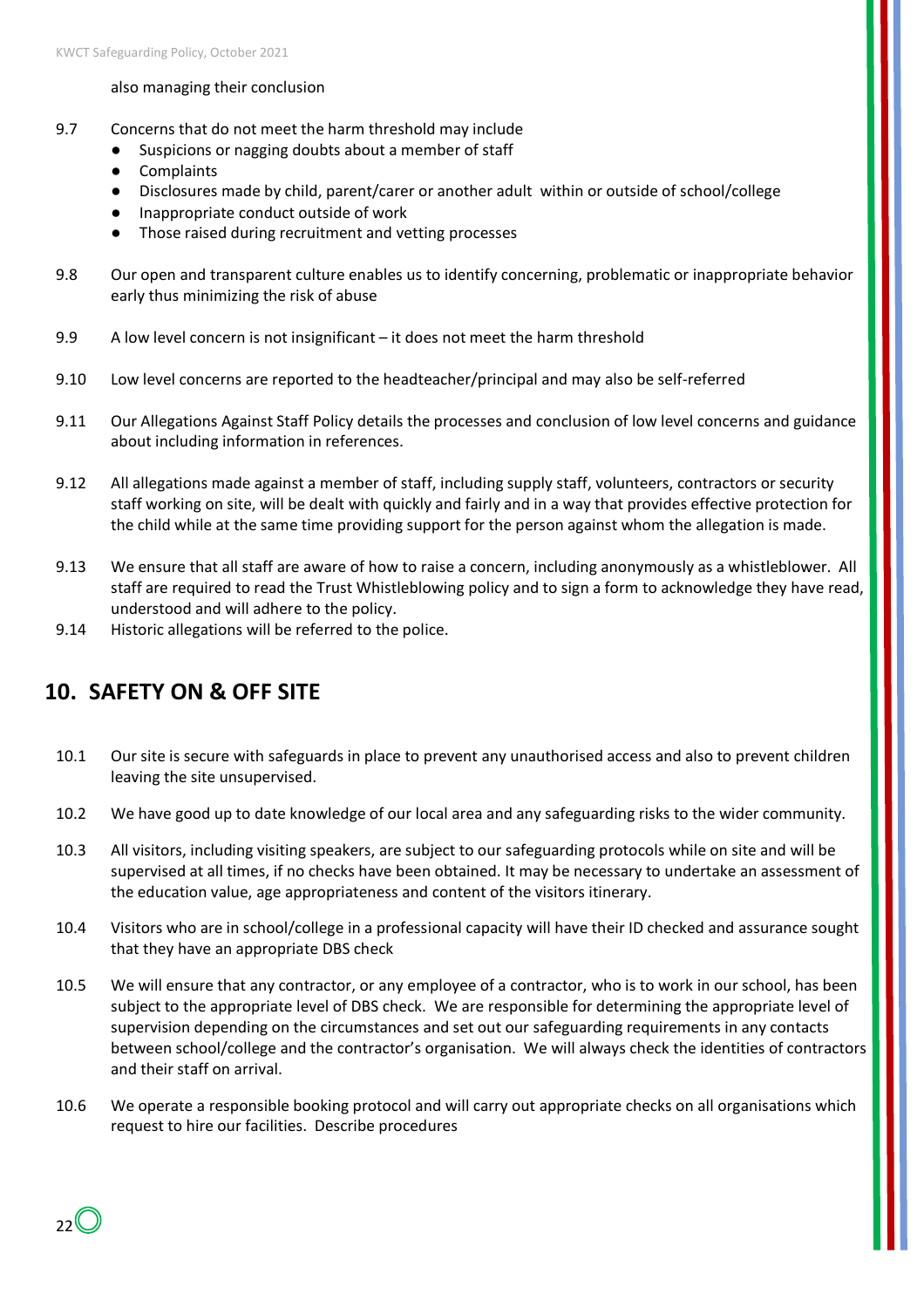- 10.7 When the school/college is let, if services or activities are provided by the governing body or proprietor, under the direct supervision or management of school/college staff, the school/college arrangements for child protection will apply.
- 10.8 When the school/college is let and services or activities are provided by another body, the school/college governing body or proprietor should seek assurance that the body concerned has appropriate safeguarding and child protection policies and procedures in place (including inspecting these as needed) and ensure there are arrangements in place to liaise with school/college on these matters where appropriate.
- 10.9 Safeguarding arrangements should be included in any lease or hire agreement as a condition of use and occupation of the school/college premises – failure to comply with this will lead to termination of the agreement.
- 10.10 We exercise due diligence to prevent any organisation or speaker from using our facilities to disseminate extremist views or radicalise pupils or staff. Describe procedures
- 10.11 We have a work experience placement policy and procedures in place. We will ensure that any person supervising a child on a placement has been subject to the appropriate level of DBS check.
- 10.12 All school visits are fully risk-assessed and no child will be taken off-site without parental permission.
- 10.13 For international exchanges, we will liaise with our partner schools abroad to establish a shared understanding of the arrangements in place both before and during the visit. We will ensure we are satisfied that these are appropriate and sufficient to safeguard effectively every child who will take part in the exchange. We may also feel it necessary to contact the relevant foreign embassy of the High Commission of the country in question to discuss what checks may be possible in respect of those providing homestay outside the UK.
- 10.14 We have a Health & Safety policy. Procedures are in place for contacting parents and for reporting to the emergency services, including police and hospitals when necessary.

## **11. Complex Safeguarding**

#### **11.1 Serious violence**

11.1.1 We are aware of the indicators and risk factors which may signal that children are at risk from, or are involved with serious violent crime

#### **11.2 Child Criminal Exploitation and Child Sexual Exploitation**

- 11.2.1 Children's Social Care will refer cases of child exploitation, criminal or sexual, to the Complex Safeguarding Hub and we will contact the professionals' advice line for further support.
- 11.2.2 We understand that schools are one of many locations where children can be targeted and recruited into county lines and recognise additional specific indicators that may be present when a child is criminally exploited through involvement in county lines. (KCSiE, p134)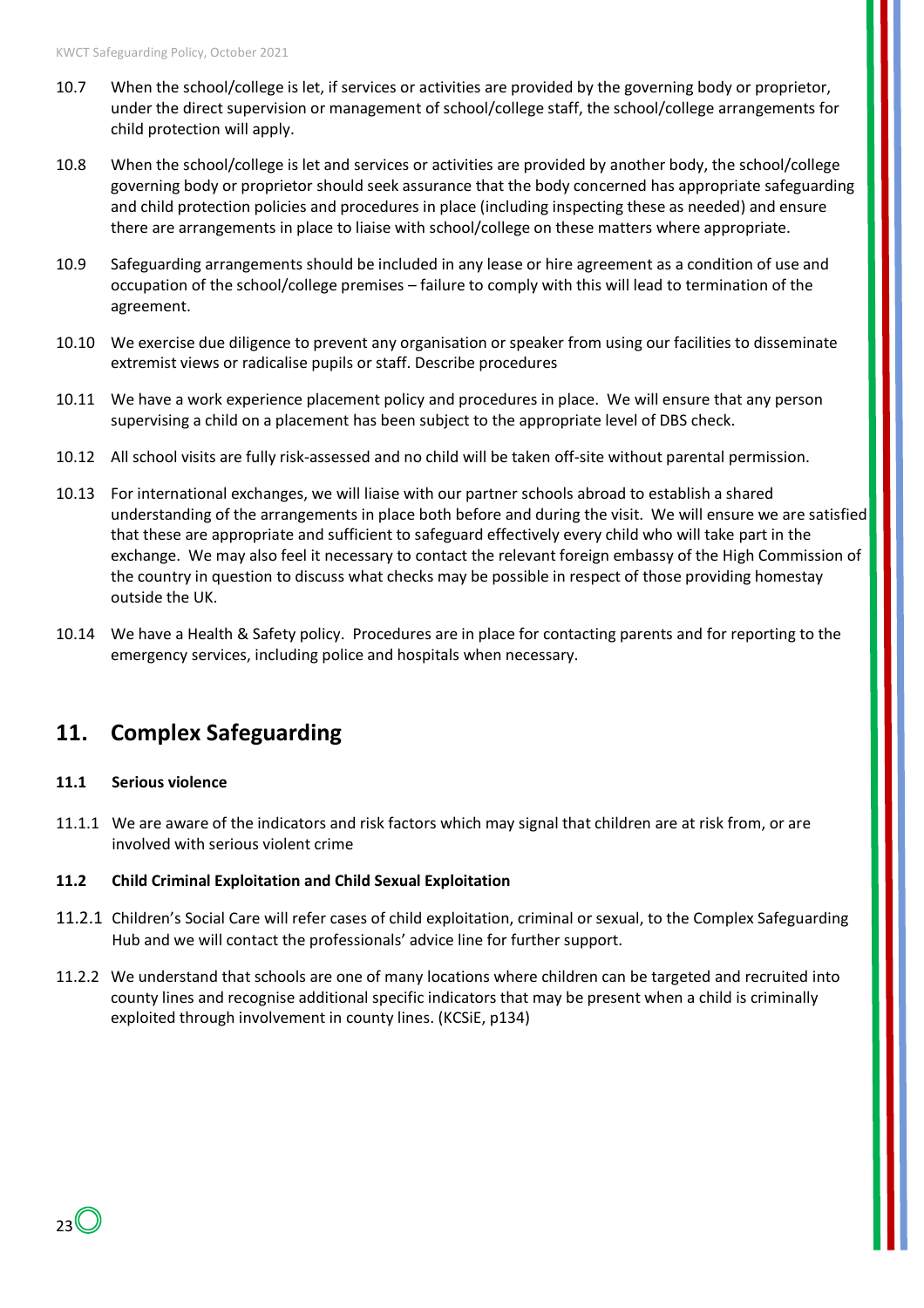# **APPENDICES**

Our policy is based on the following legislation, national & local guidance/procedures and links to other relevant school policies

# **A. Legislation, Statutory Guidance & Ofsted Framework**

• **Definitions of Abuse & Neglect from 'Working Together to Safeguard Children' (updated 2018)**

## **Significant Harm**

The threshold that justifies compulsory intervention in family life and gives Local Authorities a duty to make enquiries to decide whether they should act to safeguard or promote the welfare of a child who is suffering or likely to suffer significant harm.

## **Physical Abuse**

Physical abuse may involve hitting, shaking, throwing, poisoning, burning or scalding, drowning, suffocating or otherwise causing physical harm to a child. Physical harm may also be caused when a parent or carer fabricates the symptoms of, or deliberately induces an illness in a child.

## **Emotional Abuse**

Emotional abuse is the persistent emotional maltreatment of a child such as to cause severe and persistent adverse effects on the child's emotional development. It may involve conveying to children that they are worthless or unloved, inadequate, or valued only insofar as they meet the needs of another person. It may feature age or developmentally inappropriate expectations being imposed on children.

These may include interactions that are beyond the child's developmental capability, as well as overprotection and limitation of exploration and learning, or preventing the child participating in normal social interaction. It may involve seeing or hearing the ill-treatment of another. It may involve serious bullying, causing children frequently to feel frightened or in danger, or the exploitation or corruption of children. Some level of emotional abuse is involved in all types of maltreatment of a child, though it may occur alone.

## **Sexual Abuse**

Sexual abuse involves forcing or enticing a child or young person to take part in sexual activities, including prostitution, whether or not the child is aware of what is happening.

The activities may involve physical contact, including penetrative (e.g. rape, buggery or oral sex) or nonpenetrative acts. The activities may include non-contact activities, such as involving children in looking at, or in the production of, sexual online images, watching sexual activities, or encouraging children to behave in sexually inappropriate ways.

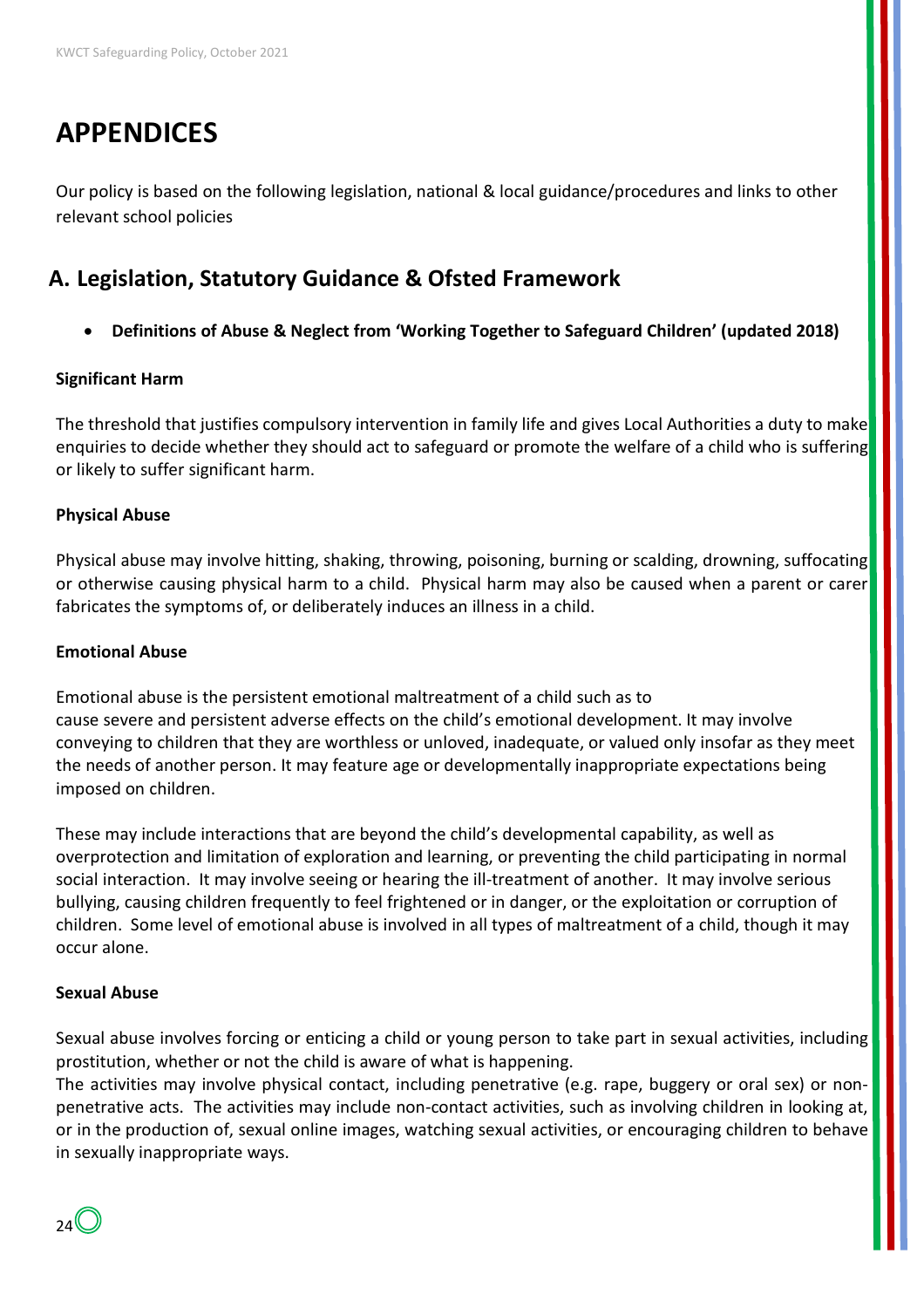#### **Neglect**

Neglect is the persistent failure to meet a child's basic physical and/or psychological needs, likely to result in the serious impairment of the child's health or development.

Neglect may occur during pregnancy as a result of maternal substance abuse for example. Once a child is born, neglect may involve a parent or carer failing to:

- Provide adequate food and clothing, shelter (including exclusion from home or abandonment).
- Protect a child from physical and emotional harm or danger.
- Ensure adequate supervision (including the use of inadequate caretakers).
- Ensure access to appropriate medical care or treatment.
- It may also include neglect of, or unresponsiveness to, a child's basic emotional needs.
- **'Keeping Children Safe in Education', Part 1, to be read by all staff & volunteers and Annexe A by all staff working with children**

References to the following:-

- Keeping Children Safe in Education', in full latest update, currently September 2021
- Ofsted Section 5 Inspection Framework for Schools
- Inspecting Safeguarding in Early Years, Schools & Skills Settings'
- 'Working Together to Safeguard Children'
- Prevent Duty, Section 26 Counter Terrorism & Security Act
- FGM Duty, Multi-agency Statutory Guidance on FGM April 2016, Section 74 Serious Crime Act 2015
- Serious Case Reviews & Domestic Homicide Reviews (SCRs & DHRs)
- DFE Statutory Policies for Schools
- DFE Children Missing Education, Stat Guidance
- DFE Designated Teacher for LAC Guidance
- DFE Supervision of Regulated Activity
- Disqualification under the Childcare Act 2006, update 31<sup>st</sup> August 2018
- Alternative Provision, Stat guidance
- Teachers' Standards
- Governors' Handbook
- 'Listening to & involving children & young people', stat guidance
- Health & Safety Legislation

## **B. Non-statutory Guidance**

- DFE 'What to do if you are worried a child is being abused Advice for practitioners['](https://www.gov.uk/government/publications/what-to-do-if-youre-worried-a-child-is-being-abused--2)
- 'Safer Working Practices'
- DFE National Standards of Excellence for Headteachers,
- DFE 'Use of Reasonable Force in Schools',
- United Nations Convention on the Rights of the Child, Article 2,3 6 & 12
- NSPCC Whistleblowing Advice line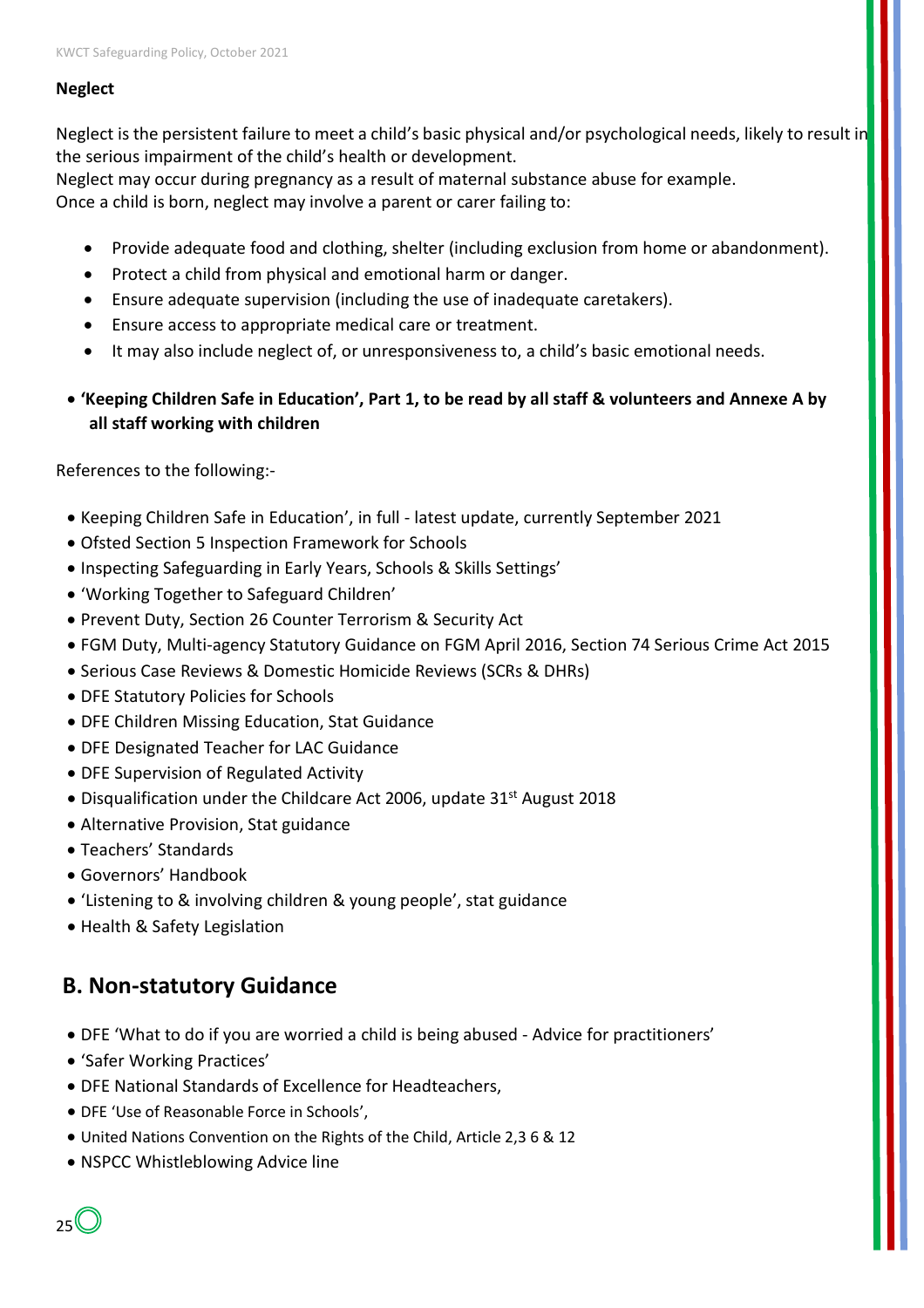# **C. MCC, MSP & GM Policies, Procedures & Guidance**

## References to:-

MSP Website:-

- MSP & GM Policies
- MSP Multi-agency Levels of Need & Response Framework,
- Safeguarding Concerns, Guidance & Proformas, including escalation process
- MSP LADO Referral Process
- MSP Learning From Serious Case Reviews

Help & Support Manchester Website:-

- Early Help Strategy, Guidance, Assessments & Referrals
- Signs of Safety Strategy, Guidance & Resources

National Police Chiefs' Guidance

# **D. References to Other Relevant School Procedures/Guidance**

- Health and Safety
- Guidance in the event of Pandemic and requirement to home school
- Sex and Relationships Education
- Equality Policy
- E-Safety
- Behaviour
- Trips and Visit
- Special Educational Needs
- Toileting and Intimate Care
- Disability Discrimination
- Looked After Children
- Anti-bullying
- Administration of Medicines
- External visitors/speakers

# **E. References to Other Relevant Education Department Policies/Guidance**

Schools Hub

- 'Safeguarding' model policy & guidance
- 'Safer Recruitment' model policy
- Safeguarding Children with SEND
- Manchester Governors' Handbook MCC
- Attendance Guidance
- CME Guidance